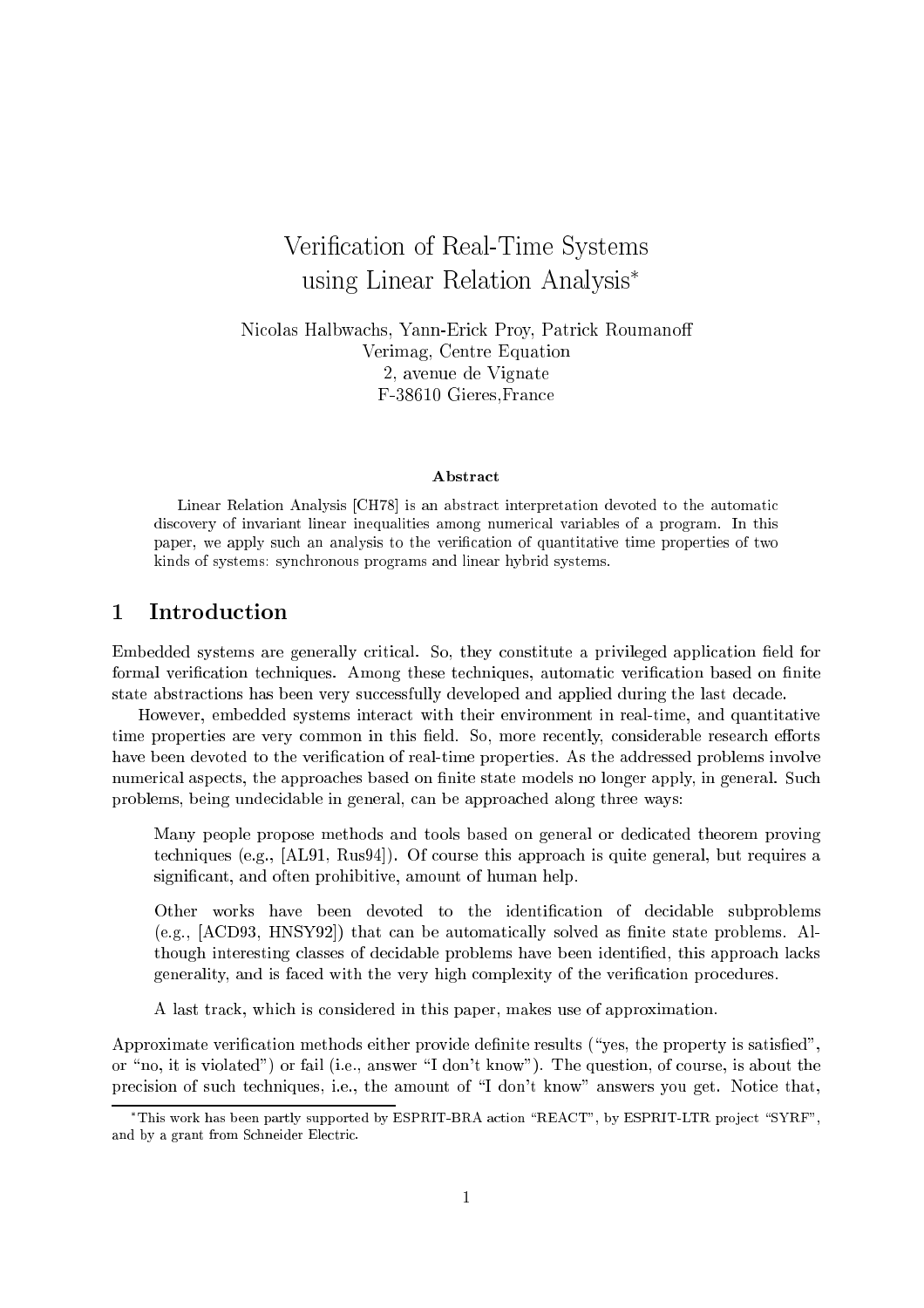from a practical point of view, getting an unconclusive answer is not worse than running out of time or memory with a "complete" but exponential decision procedure.

Approximate verification can benefit from program analysis techniques, developed a long time ago, to extract semantic properties to be used in compilers, either for static consistency checks or for code optimization. Most of these techniques have been unified in the framework of abstract interpretation [CC77]. In this paper, we propose to adapt a specific abstract interpretation, called *linear relation analysis*, to the verification of real-time systems.

Linear relation analysis [CH78] is a method to discover linear relationships invariantly satised by the numerical variables of a program. It was first designed to check the consistency of array accesses in sequential programs. The analysis associates with each control point of the program, a system of linear inequalities characterizing an upper approximation of the set of states in which the numerical variables can be when the program execution reaches the considered control point. An important consequence is that, when the linear system associated with a control point is unsatisable, it means that the control point is not reachable by any program execution. So, the analysis can be straightforwardly used to prove unreachability properties. Now, experience shows that the essential goal, for embedded systems, is generally to ensure some critical safety properties, expressing that something bad never happens, i.e., precisely, unreachability properties.

This paper recalls the fundamentals of linear relation analysis, and applies the method, with some extensions, to two classes of real-time systems:

The first application concerns the verification of programs written in synchronous languages [IEE91, Hal93b], for properties involving delay counters [Hal93a]. Although these counters are bounded integer variables that could be taken into account by classical finite state methods, our analysis avoids the tremendous state explosion that would occur during such an exhaustive state exploration. The analysis can be applied to any numerical programs, but gives particularly good results in this field because of the simple behavior of counters.

The second application concerns linear hybrid automata [ACHH93, AHH93, HPR94, ACH<sup>+</sup> 95], a model that has been proposed to describe systems involving variables evolving continuously along the time. These systems are not finite state, and their verification is undecidable. We show that, thanks to slight extensions, linear relation analysis can cope with such continuous evolutions, and give quite precise results with very good performances.

# 2 Linear Relation Analysis

The linear relation analysis [CH78, Hal79] is an application of the general method of abstract interpretation proposed by P. & R. Cousot [CC77, CC92a]. It is an approximate analysis method which discovers invariant linear relations among numerical variables of a dynamic system. We informally recall its principles in this section.

### 2.1 Abstract interpretation

Abstract interpretation is a general method to find approximate solutions of fixpoint equations. Most program analysis problems come down to solving a fixpoint equation  $x = F(x)$ . Solving such an equation generally raises two kinds of problems:

(1) The solution must be computed in a complex ordered domain (typically, the powerset of the state space of a program). Elements of this domain must be efficiently represented and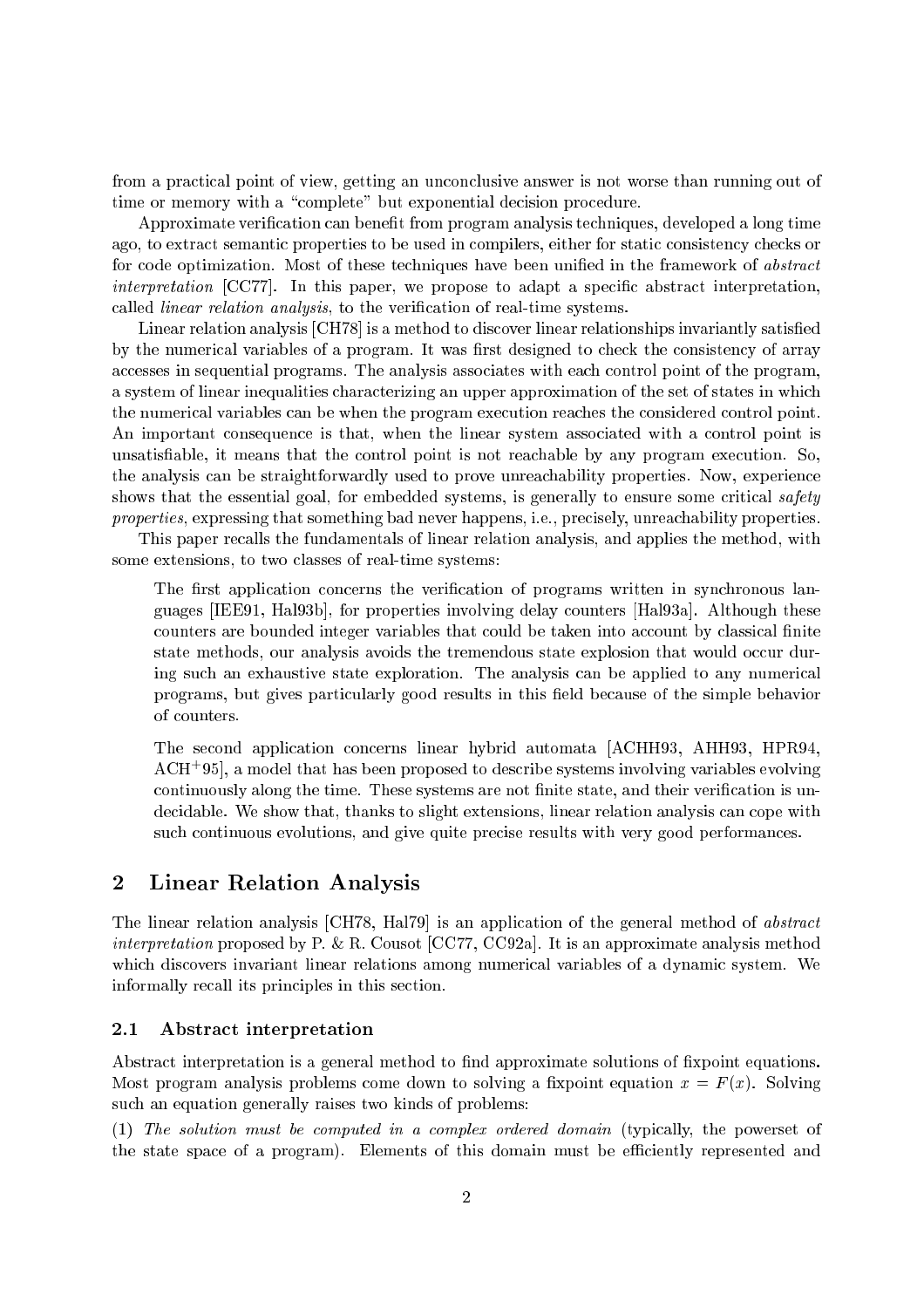normalized; functions defined on the domain, and the ordering relation among the domain, must be computed. A first approximation can take place at this level: instead of computing in the complex domain C of *concrete values*, one can choose a simpler *abstract domain A*, connected to C by means of two functions  $\alpha: C \mapsto A$ ,  $\gamma: A \mapsto C$  forming a Galois connection:

$$
\forall x \in C, \forall y \in A, \ \alpha(x) \leq_A y \iff x \leq_C \gamma(y)
$$

where  $\leq_C$ ,  $\leq_A$  respectively denote the order relations on C and A. The approximation of a function F, from C to C, will be the function  $\alpha(F) = \alpha \circ F \circ \gamma$ , from A to A. The basic result is that, if C is a complete lattice, if F is increasing from C to C, then

$$
\alpha(lfp(F)) \leq_A lfp(\alpha(F))
$$

where  $lfp(F)$  denotes the least fixpoint of F. So, computing the least fixpoint in the abstract domain provides an upper approximation of the fixpoint in the concrete one.

 $(2)$  The iterative resolution of a fixpoint equation can involve infinite (or even transfinite) iterations. In some cases, the abstraction performed in (1) is so strong that the abstract domain is either finite or of finite depth (there is no infinite, strictly increasing chain  $y_0 <_A y_1 <_A \ldots$ ). In such a case, the resolution in the abstract domain converges in a finite number of steps. However, requiring the abstract domain to satisfy such a finiteness condition is very restrictive. Better results [CC77, CC92b] can often be obtained by performing another kind of approximation: When the depth of the abstract domain is infinite, specific operators may be defined to extrapolate the limit of a sequence of abstract values. For an increasing sequence (computation of a least fixpoint) one uses a *widening operator*, usually noted  $\nabla$ , from  $A \times A$  to A, satisfying the following properties:

- $\bullet \ \forall y_1, y_2 \in A$ ,  $y_1 \leq_A y_1 \nabla y_2$  and  $y_2 \leq_A y_1 \nabla y_2$
- For any increasing chain  $(y_0 \leq_A y_1 \leq_A \dots)$ , the increasing chain defined by  $y_0 = y_0$ ,  $y_{i+1} = y_i \vee y_{i+1}, \text{ is not strictly increasing (i.e., stabulzes after a finite number of terms).}$

Now, to approximate the least fixpoint  $\overline{y}$  of a function G:

$$
\overline{y} = \lim_{i \geq 0} y_i
$$
, with  $y_0 = \perp$  (the least element of A) and  $y_{i+1} = G(y_i)$ 

we can compute an *ascenaing approximation sequence*  $(y_i)_{i>0}$ :

$$
y'_0 = \bot \quad , \quad y'_{i+1} = y'_i \nabla G(y'_i)
$$

which converges after a finite number of steps towards an upper approximation  $y$  of  $\overline{y}$ . This approximation can be made more precise by computing a descending approximation sequence

$$
y_0'' = \widetilde{y} \quad , \quad y_{i+1}'' = G(y_i'')
$$

i.e., starting from y a standard sequence, without widening. Each term of the descending sequence is an upper approximation of the least fixpoint  $\overline{y}$ .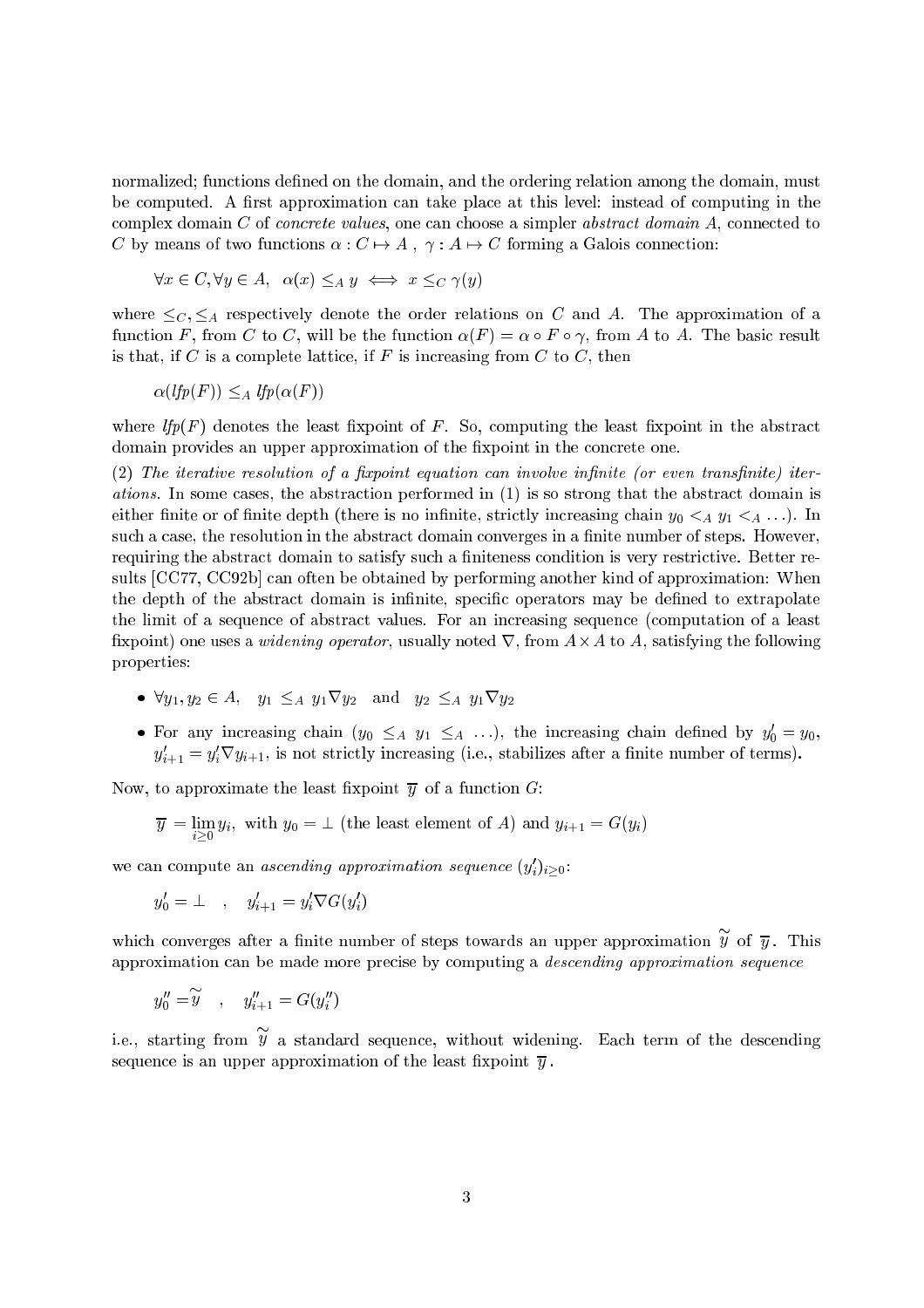**Partitioned systems:** Assume the concrete domain C is the powerset of some set S of states, and that  $S = K \times S'$ , where K is a finite set (typically, a set of *control points*). For each  $k \in K$ , let  $C^{(k)} = \{k\} \times 2^{S'}$ , and for each  $x \in C$ , let  $x^{(k)} = x \cap C^{(k)}$ . Clearly, for each  $x \in C$ , the set  $\{x^{(k)} | k \in K\}$  is a finite partition of x. Now, any fixpoint equation  $x = F(x)$  can be written as a system of equations:

$$
\bigwedge_{k \in K} x^{(k)} = F^{(k)}(x^{(1)}, x^{(2)}, \dots, x^{(|K|)})
$$

where  $F^{(k)}(x^{(1)}, x^{(2)}, \ldots, x^{(|K|)}) = F(x^{(1)} \cup x^{(2)} \cup \ldots \cup x^{(|K|)}) \cap C^{(k)}$ 

This partitioning can be used to make the results more precise, as follows: The partition can obviously be reflected in the abstract domain, by setting  $y^{(k)} = \alpha(x^{(k)})$ , resulting in an abstract system of equations

$$
\bigwedge_{k \in K} y^{(k)} = G^{(k)}(y^{(1)}, y^{(2)}, \dots, y^{(|K|)})
$$

We will say that  $k$  depends on  $k'$  if the value of  $G^{(k)}(y^{(1)}, y^{(2)}, \ldots, y^{(|K|)})$  can depend on the value of  $y^{(k')}$ . Let  $\mathcal{R}_G$  be this dependence relation on  $K$ . Let  $K_\nabla$  be a subset of  $K$  such that the graph of  $\mathcal{R}_G$  restricted to  $K \setminus K_{\nabla}$  has no loop. Then the convergence of the ascending approximation sequence is guaranteed even if the widening operator is only applied to components belonging to  $K_{\nabla}$ :

$$
\forall k \in K, \qquad y_0^{(k)} = \perp \n\forall k \in K_{\nabla}, \qquad y_{i+1}^{(k)} = y_i^{(k)} \nabla G^{(k)}(y_i^{(1)}, y_i^{(2)}, \dots, y_i^{(|K|)}) \n\forall k \in K \setminus K_{\nabla}, \quad y_{i+1}^{(k)} = G^{(k)}(y_i^{(1)}, y_i^{(2)}, \dots, y_i^{(|K|)})
$$

The advantage is that the widening operator, which is the one which looses most information, is applied less frequently.

#### $2.2$ Convex Polyhedra

The linear relation analysis is used to deal with systems whose states include a numerical part. Let us define the set of states to be  $S = N^n \times S'$ , where N is a numerical set (e.g., N, Z or  $\mathbb Q$ ). A state  $s \in S$  is a pair  $\langle X, s' \rangle$ , where X is a numerical vector and  $s' \in S'$  is the non-numerical part of the state (it can contain a numerical part which is kept out of the analysis).

The concrete domain we consider is  $C = 2^S$ , and the abstract one is  $\mathcal{P}(\mathbb{Q}^n)$ , the set of convex polyhedra of  $\mathbb{Q}^n$ . Any subset x of S will be approximated by a closed convex polyhedron  $\alpha(x) \in \mathcal{P}(\mathbb{Q}^n)$ , such that

 $\langle X, s' \rangle \in x \implies X \in \alpha(x)$ 

and any closed convex polyhedron  $P \in \mathcal{P}(\mathbb{Q}^n)$  will represent the set of states

$$
\gamma(P) = \{ \langle X, s' \rangle \mid X \in P \cap N^n , s' \in S' \}
$$

#### $2.2.1$ Representations of polyhedra

So, our abstract values are closed convex polyhedra. Let us recall that a closed convex polyhedron P (a polyhedron, for short) has two representations (see Fig. 1):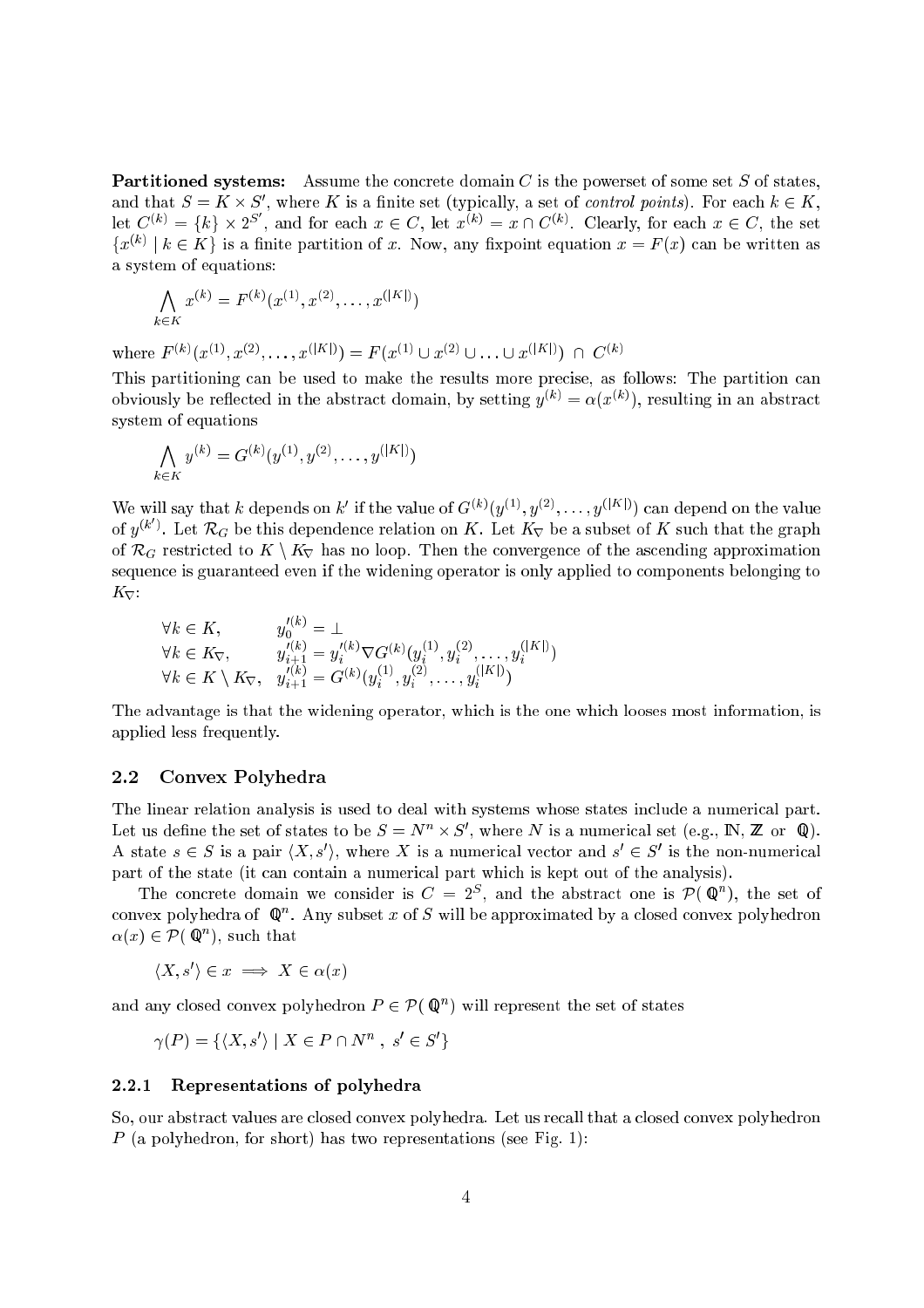it is the set of solutions of a system of linear inequalities

$$
P = \{ X \mid AX \ge B \}
$$

where A is a  $m \times n$ -matrix and B is a m-vector.

it is the convex closure of a *system of generators*, i.e., two finite sets  $V$  and  $R$  (respectively for "vertices" and "rays") of n-vectors such that

$$
P = \{ \sum_{v_i \in V} \lambda_i \cdot v_i + \sum_{r_j \in R} \mu_j \cdot r_j \mid \lambda_i \ge 0, \mu_j \ge 0, \sum_i \lambda_i = 1 \}
$$

These two representations are dual: If P is a polyhedron, its *polar* is the polyhedron  $P^*$  =  $\{x \mid \forall y \in P, x.y \leq 1\}$ , where x.y denotes the scalar product of x and y.  $P^*$  always contains the origin, and if P contains the origin,  $P^{**} = P$ . If  $(V, R)$  is a system of generators of P, then

$$
\bigwedge_{v \in V} v.x \le 1 \ \wedge \ \bigwedge_{r \in R} r.x \le 0
$$

is a system of inequalities of  $P^*$ . Conversely, if P contains the origin, and if its system of inequalities  $(AX \leq B)$  is normalized into  $A_0 X \leq \vec{0} \land A_1 X \leq \vec{1}$ , then the set of rows of the matrices  $A_0$  and  $A_1$  respectively constitute the set of rays and of vertices of  $P^*$ .

There exist efficient algorithms [Che68, LeV92] for translating each representation into the other; these algorithms also minimize the representations. The principle of the translation is the following [Che68]: Assume  $(AX \geq B)$  is the system of inequalities of a polyhedron P. A system of generators of  $P$  can be computed iteratively as follows:

Start with  $P_0 = \mathbb{Q}^n$ , the whole space, a system of generators of which is  $V_0 = \{\vec{0}\}\$  (the origin) and  $R_0 = \{\vec{i_1}, \ldots, \vec{i_n}, -\vec{i_1}, \ldots, -\vec{i_n}\}$ , where  $\{\vec{i_1}, \ldots, \vec{i_n}\}$  form a basis of  $\mathbb{Q}^n$ .

At step k, intersect  $P_{k-1}$  with the kth inequality of P, say " $aX \ge b$ ": (1) any vertex  $v \in V_{k-1}$  (resp. ray  $r \in R_{k-1}$ ) such that  $av \geq b$  (resp.  $ar \geq 0$ ) belongs to  $V_k$  (resp.  $R_k$ ); (2) for any pair  $(v, v')$  of vertices in  $V_{k-1}$  such that  $av > b$  and  $av' < b$ , their convex combination  $\frac{b-av'}{av-av'}$ .  $v - \frac{b-av}{av-av'}$ .  $v'$  belongs to  $V_k$ ; (3) for any pair  $(v, r) \in V_{k-1} \times R_{k-1}$  such that either  $av > b$  and  $ar < 0$ , or  $av < b$  and  $ar > 0$ , their positive combination  $v + \frac{b - av}{ar}$ . belongs to  $V_k$ ; (4) for any pair  $(r, r')$  of rays in  $R_{k-1}$  such that  $ar > 0$  and  $ar' < 0$ , their positive combination  $(ar')\cdot r - (ar)\cdot r'$  belongs to  $R_k$ .

$$
\begin{array}{c}\ny \\
\downarrow \\
2 \\
\downarrow \\
0\n\end{array}\n\qquad\n\begin{array}{c}\n\uparrow \\
r_1 \\
\downarrow \\
\hline\nv_0\n\end{array}\n\qquad\n\begin{array}{c}\nP = \left\{(x, y) \mid \begin{array}{c}\ny \geq 1 \\
x + y \geq 3 \\
-x + y \leq 1\n\end{array}\right\}\n\end{array}
$$
\n
$$
V = \left\{v_0 \begin{pmatrix} 2 \\
1 \end{pmatrix}, v_1 \begin{pmatrix} 1 \\
2 \end{pmatrix}\right\}\n\qquad\n\begin{array}{c}\nR = \left\{r_0 \begin{pmatrix} 1 \\
0 \end{pmatrix}, r_1 \begin{pmatrix} 1 \\
1 \end{pmatrix}\right\}\n\end{array}
$$

Figure 1: A convex polyhedron and its 2 representations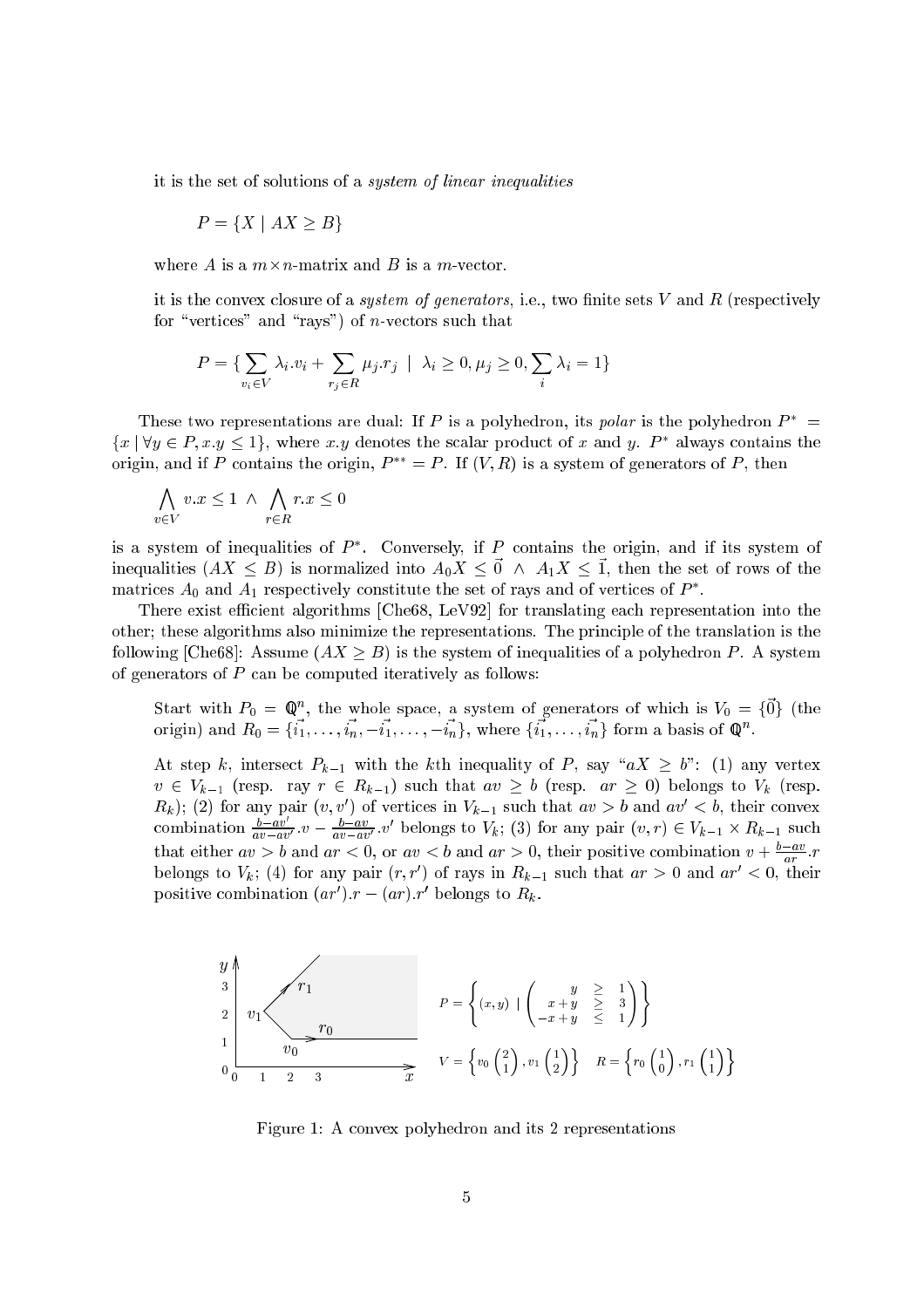



Figure 2: Intersection and convex hull

Figure 3: Linear transformations

The system of generators computed by the algorithm above is not minimal. It can be minimized as follows, using the system of inequalities of P: Let us say that a vertex v (resp. a ray r) saturates an inequality  $ax \ge b$  if  $av = b$  (resp.  $ar = 0$ ). Let  $Sat(v)$  (resp.,  $Sat(r)$ ) denote the set of inequalities of P saturated by the vertex v (resp., the ray r). Then v is redundant if there exists an other vertex  $v$  with  $Sat(v) \subseteq Sat(v)$  (and similarly for rays). Two vertices  $v$  and  $v$ are *mutually redundant* if  $Sat(v) = Sat(v)$ . A minimal system of generator can be extracted from  $(V, R)$  by discarding all redundant vertices and rays, and keeping only one representative in each subset of mutually redundant vertices or rays. [LeV92] proposes an simpler and more efficient way to minimize a system of generators during its construction, based on the following remark: Let  $n_1$  be the dimension of the least hyperplane containing P, and  $n_2$  be the dimension of the greatest hyperplane contained in  $P$ . Then a point  $v$  (resp., a vector  $r$ ) is an actual vertex (resp., ray) of P if and only if it saturates  $n_1 - n_2$  (resp.,  $n_1 - n_2 - 1$ ) inequalities of P.

#### 2.2.2 Operations on polyhedra

We will use the following basic operations on polyhedra (see Fig. 2 and 3):

Intersection: The intersection of two convex polyhedra P and Q is a convex polyhedron whose system of linear inequalities is the conjunction of those of P and Q.

**Convex hull:** The convex hull of two polyhedra P and Q (noted  $P \sqcup Q$ ) is the least convex polyhedron containing both P and Q. Its system of generators is the union of those of P and Q. The convex hull is used as an upper approximation of union, since generally the union of two convex polyhedra is not convex.

Linear transformation: We will use linear transformations resulting of the substitution of linear expressions to variables. Let us define a *linear assignment* to be a pair  $(A, B), A \in$  $\mathbb{Q}^{n \times n}, B \in \mathbb{Q}^n$  defining the function  $\lambda x \cdot Ax + B$  from  $\mathbb{Q}^n$  to  $\mathbb{Q}^n$ . The image of a polyhedron P by a linear assignment  $(A, B)$  is  $\{Ax + B \mid x \in P\}$ . If  $(V, R)$  is a system of generators of P, then  $(V' = \{Av + B | v \in V\}, R' = \{Ar | r \in R\})$  is a system of generators of the image of P by  $(A, B)$ .

Test for emptyness: A polyhedron is empty if and only if it has no vertices.

**Test for inclusion and equality:** A polyhedron P, with system of generators  $(V, R)$ , is included in a polyhedron Q, defined by the system of inequalities  $AX > B$ , if and only if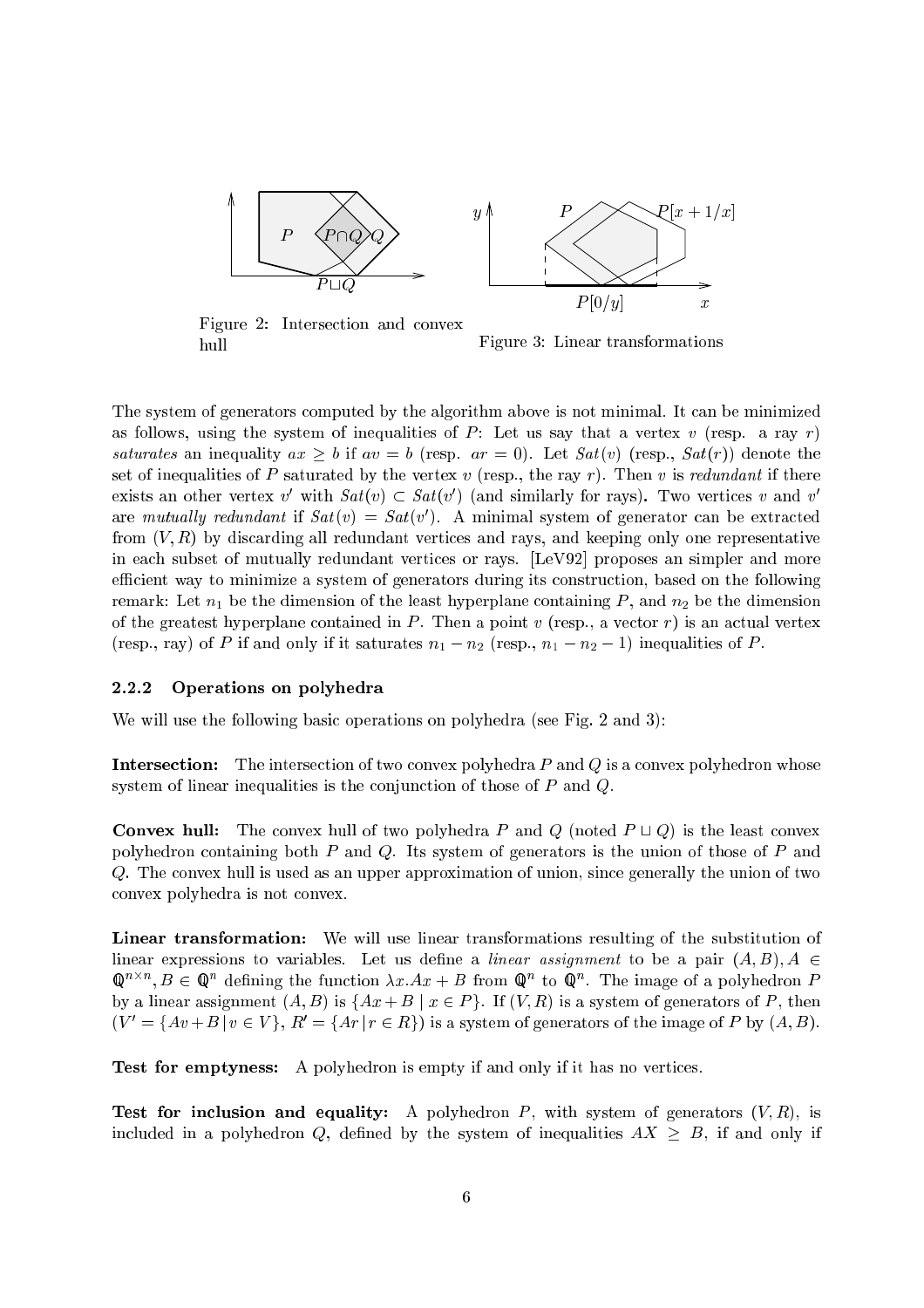

Figure 4: Widening operation

 $\forall v \in V, Av \geq B$  and  $\forall r \in R, Ar \geq 0$ . The equality of two polyhedra is decided by showing the double inclusion.

Widening: While the basic operations on abstract values are determined by the choice of the abstract domain, the design of a widening operator is based on heuristics. The following widening operator (hereafter called *standard widening*) was proposed in [Hal79]. Let P and Q be two polyhedra. Roughly speaking, the widening  $P \nabla Q$  is obtained by removing from the system of  $P$  all the inequalities that are not satisfied by  $Q$ . Fig. 4.a shows an example where  $P = \{(x, y) | 0 \le y \le x \le 1\}, Q = \{(x, y) | 0 \le y \le x \le 2\}$  and  $P \nabla Q = \{(x, y) | 0 \le y \le x\}.$ The intuition is clear: whenever an inequality is translated or rotated, it can do so infinitely many times, so it is removed. This operator clearly satisfies the properties of a widening: the result contains both the operands, and since the system of inequalities of  $P\nabla Q$  is a subset of the one of  $P$ , the widening cannot be infinitely iterated without convergence.

The actual operator is a bit more complicated: first, whenever P is empty,  $P \nabla Q = Q$ . Moreover, if P is included in a strict subspace of  $\mathbb{Q}^n$ , its minimal system of inequalities is not canonical. It should be first rewritten into an equivalent system maximizing the number of inequalities satisfied by  $Q$ , and thus kept in the result. For instance, consider:

$$
P = \{(x, y) \mid x = 0 \land y = 0\} \quad , \quad Q = \{(x, y) \mid 0 \le y \le x \le 1\}
$$

The system of inequalities of P can be first rewritten into  $P = \{(x, y) | 0 \le y \le x \le 0\}$  before performing the widening, which evaluates to  $P \nabla Q = \{(x, y) | 0 \le y \le x\}$  (see Fig. 4.b) instead of  $\{(x, y) | 0 \le y \land 0 \le x\}$ , which would be obtained without rewriting. This optimization preserves the widening properties. It is performed using the following algorithm [Hal79]: All the inequalities of P satisfied by  $Q$  are kept in the result, together with all the inequalities of  $Q$  that are mutually redundant with an inequality of  $P$ , i.e., saturated by the same vertices and rays of P. In the above example  $y \leq x$  is an inequality of Q that is mutually redundant with the inequality  $0 \leq x$  of P.

# 3 First Application: Delays in Synchronous Programs

#### 3.1 Synchronous Programs and their Verification

Synchronous programming has been proposed [IEE91, Hal93b] as a useful approach to describe real-time control kernels. A synchronous program is supposed to *instantly* and *deterministically* react to events coming from its environment. All synchronous languages share the same abstract notion of time: the notion of physical (chronometric) time is replaced by a simple order among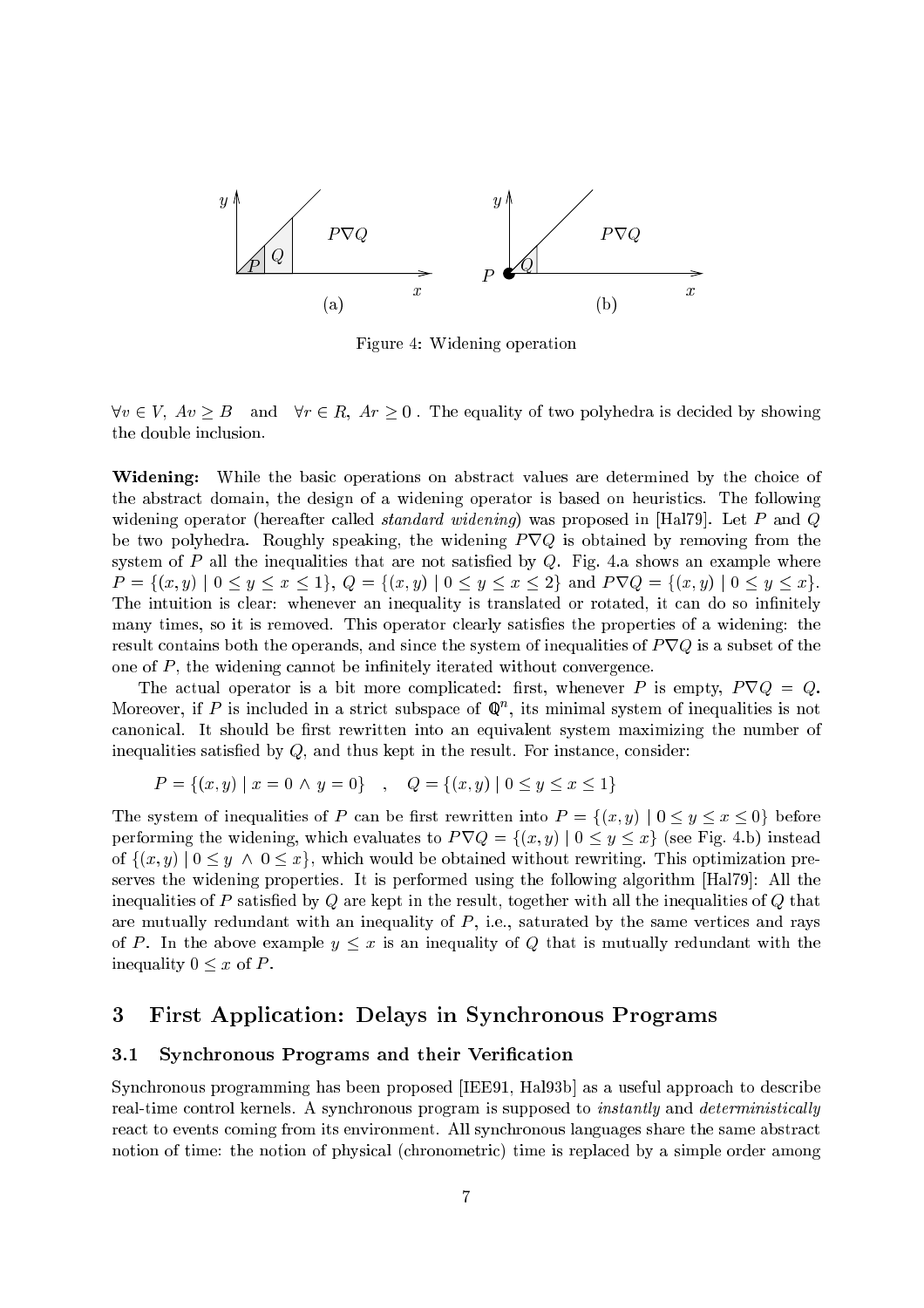events; the only relevant notions are the simultaneity and precedence of events. Physical time does not play any special role; it is handled as an external event, exactly as any other event coming from the program environment. This is called the multiform notion of time: Simply by counting events, one can express delays counted in "meters" as well as in "seconds".

The advantages of this approach have been pointed out elsewhere. Synchronous languages are simple and clean, they have been given simple and precise formal semantics, they allow especially elegant programming style. They can be compiled into a very efficient sequential code, using a specific compiling technique: The control structure of the object code is a finite automaton which is synthesized by an exhaustive simulation of a finite abstraction of the program.

Concerning program verification, it has been argued [BS91, HLR92] that the practical goal, for real-time programs, is generally to verify some simple logical safety properties: By a safety property, we mean, as usual, a property that expresses that something will never happen, and by a simple logical property, we mean a property that depends on logical dependences between events, rather than on complex relations between numerical values. For the verification of such properties also, the synchronous approach has some advantages: Since the parallel composition is synchronous, the desired properties of a program can be easily and modularly expressed by means of an *observer* [HLR93], i.e., another program which observes the behavior of the first one and decides whether it is correct. The verication then consists in checking that the parallel composition of the program and its observer never causes the observer to complain. This verification can often be performed by traversing the finite control automaton built by the compiler. Moreover, the automaton is generally much smaller than in the asynchronous case, where non-deterministic interleaving of processes often results in state explosion.

However, the claim that usual critical properties of a real-time system do not depend on numerical variable values can be disputed in one important aspect: they often depend on the values of the *delays* involved in program control. Now, the finite automata built by the compilers and considered in the verification do not reflect these delays: Delays are counted by means of integer variables, described in the interpretation associated with the automaton. For instance, the ESTEREL compiler doesn't know that the statement "await 5 SECOND" takes more time than "await 3 SECOND", and neither does any proposed verification tool. In that sense, one can argue that these tools have nothing to do with the verification of "real-time" properties.

In this section, we show how the Linear Relation Analysis can be combined with the usual verification methods to take numerical delays into account in the generation of automata. Let us take a small example, in  $\text{ESTEREL}^1$ : We consider a car, about which we know that

- it stops within 4 seconds,
- if it doesn't stop before 10 meters, it bumps into an obstacle.

This simple behavior can be described as follows in ESTEREL:

```
trap END in
   await 4 SECOND; emit STOP; exit END;
\parallelawait 10 METER; emit BUMP; exit END;
end.
```
This small program is made of two parallel processes embedded into a "trap" block. The first

<sup>1</sup> All the examples will be given in Esterel, on the one hand, because it is probably the best-known synchronous language, and on the other hand, because it contains specific statements to deal with delays. However, the method described here can be applied to other languages.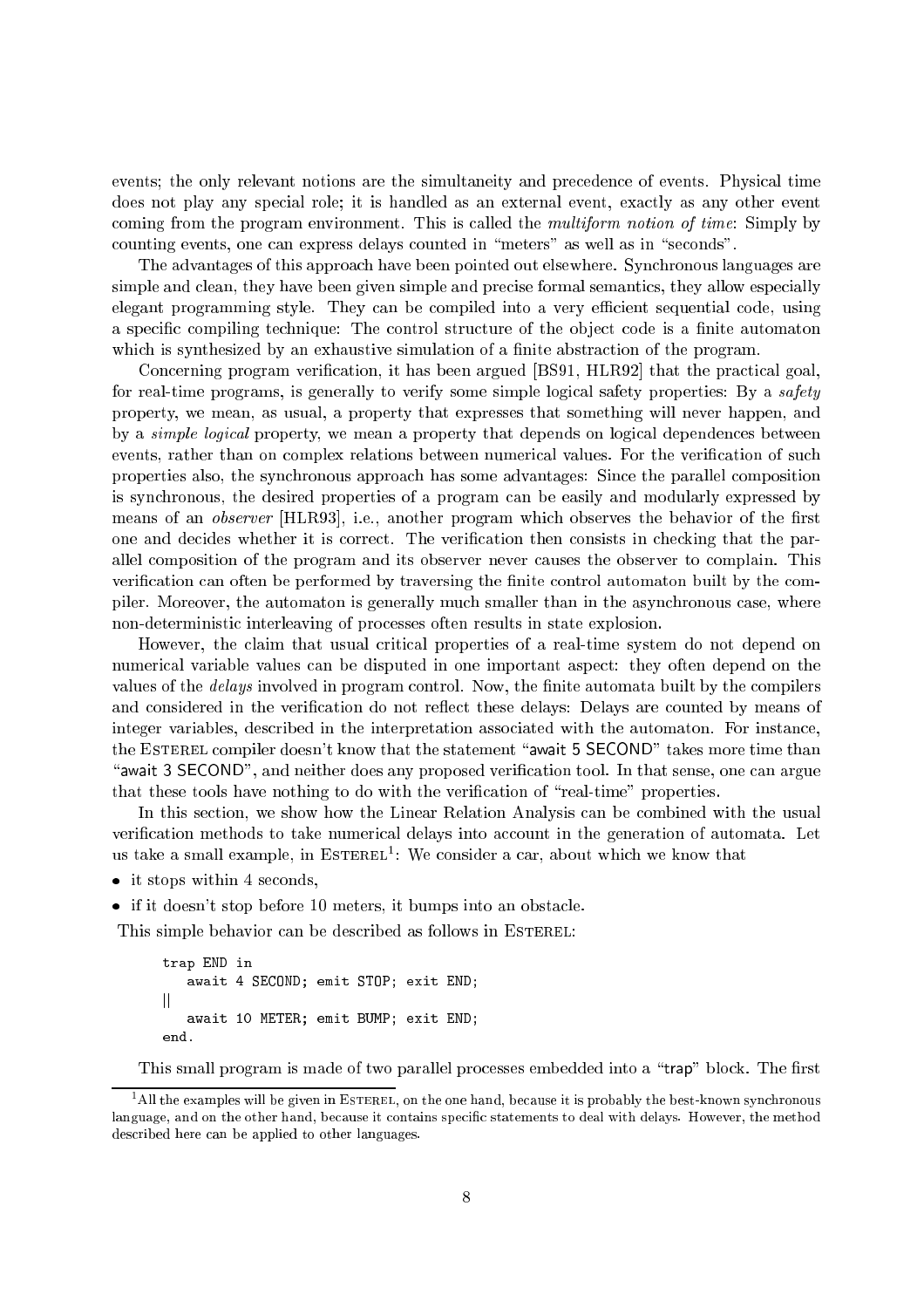

Figure 5: An interpreted automaton

process that stops waiting, instantaneously emits a signal and performs an "exit END", which terminates the whole block, thus killing the other process.

Now, assume we know also that the speed of the car is at most  $2m/s$ . We can express this knowledge in the program, by signaling an exception whenever 3 meters are perceived within a second. The full program is as follows:

```
module car:
input METER, SECOND;
relation METER # SECOND;
output BUMP, STOP, TOO_FAST;
trap END in
       loop
          await 3 METER; emit TOO FAST; exit END
      each SECOND
   \paralleldo
          await 10 METER; emit BUMP; exit END
      \mathbb{I}await 4 SECOND; emit STOP; exit END
      upto TOO FAST
end.
```
The "loop ... each SECOND" is started again each second. Thus, the exception TOO\_FAST is only raised if three METER signals are received between two successive SECOND signals. In that case, the whole program terminates because of the "exit END" statement.

From this program, the ESTEREL compiler builds an interpreted automaton similar to that of Fig. 5 (where  $X++$  denotes the value of X after incrementing it). It introduces 3 counters: T for counting 4 seconds (the time), S for counting 3 meters each second (the speed), and D for counting 10 meters (the distance). The structure of the automaton doesn't show that the emission of BUMP is impossible.

Now, this automaton is a sequential program, dealing with 3 bounded integer variables. An exhaustive simulation can be performed, which leads to a detailed, non interpreted, automaton with 49 states and 146 transitions, on which the property can be checked. This solution has an obvious drawback: The size of the detailed automaton clearly increases as the product of the delays. Counting a time delay in milliseconds rather than in seconds will tremendously increase the size of the automaton. So, our goal is to detect that some transitions of the interpreted automaton cannot occur because of delay counting, without considering the detailed automaton. For that, we apply our linear relation analysis.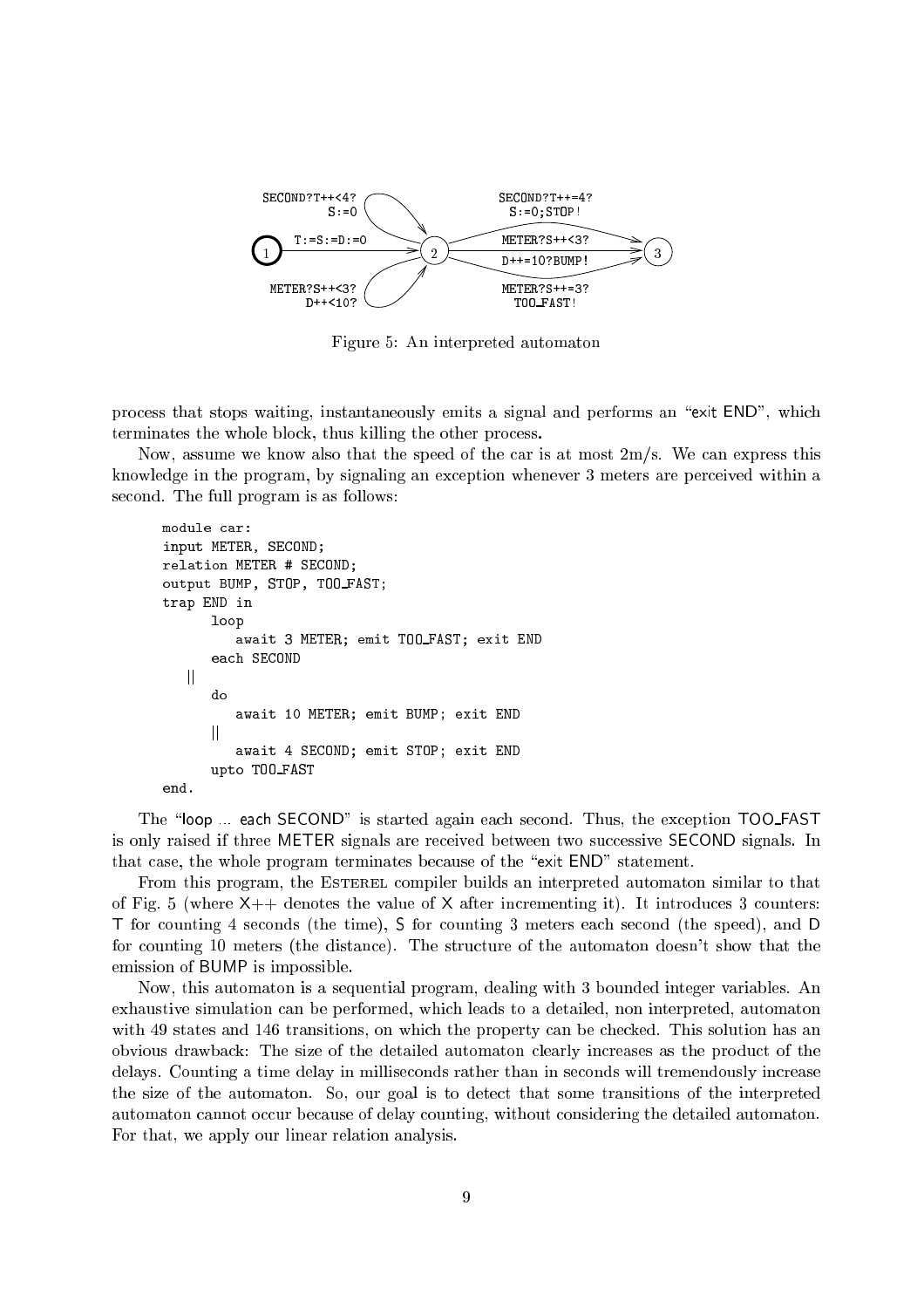```
Location 1 \ldots : \ldots : \ldots : \ldots : \ldots : \ldots : \ldots : \ldots : \{P_1\}T=0; D=0; S=0; goto Location 2 \ldots : \ldots : \{P_{1,1,2}\}Location 2 : : : : : : : : : : : : : : : : : : : : : : : : : : : : : : : : : : : : : : : : : : : : : : : : : : : fP2g
   if SECOND then S=0;
       if T++=4 then emit STOP; goto Location 3 \ldots \ldots \{P_{1,2,3}\}end;
       goto Location 2 : : : : : : : : : : : : : : : : : : : : : : : : : : : : : : : : : : : : : : fP1;2;2g
    end:end;
   if METER then
       if S++=3 then emit TOO_FAST; goto Location 3 \ldots {P_{2,2,3}}
       end:
       endo a contra de la contra de la contra de la contra de la contra de la contra de la contra de la contra de la
       if D++=10 then emit BUMP; goto Location 3 \ldots \ldots \{P_{3,2,3}\}end;
       goto Location 2 : : : : : : : : : : : : : : : : : : : : : : : : : : : : : : : : : : : : : : fP2;2;2g
    end;
   goto Location 2 : : : : : : : : : : : : : : : : : : : : : : : : : : : : : : : : : : : : : : : : fP3;2;2g
Location 3 : : : : : : : : : : : : : : : : : : : : : : : : : : : : : : : : : : : : : : : : : : : : : : : : : : : fP3g
     goto Location 3 : : : : : : : : : : : : : : : : : : : : : : : : : : : : : : : : : : : : : : : fP1;3;3g
```
Figure 6: The code of the automaton, with associated polyhedra

#### Delay Analysis 3.2

### 3.2.1 Interpreted Automata

The linear relation analysis is applied to automata produced by synchronous languages compilers. Such an automaton is a finite set of states — which will be called *locations* to distinguish them from the global state of the automaton, involving also *valuations* of variables  $-$ , each of which being associated with a piece of sequential code. This code is made of three kinds of statements:

Assignments: Those which do not assign counter variables will be ignored in the analysis. An assignment to a counter variable either increments it, or decrements it, or resets it to zero.

Tests select statements to be performed according to some conditions. The only conditions that will be taken into account in the analysis are comparisons of counter variables with integers.

Branching statements select the next location of the automaton. These statements terminate the code executed in a location.

Fig. 6 gives the code of the automaton shown in Fig. 5.

We will take advantage of this control structure to get a partitioned system. A state of the program is a triple  $(\ell, X, Y)$ , where  $\ell$  is a location of the automaton, X is a vector of counter values, and Y is a vector of values of other variables (e.g., those giving the presence of external signals) which will be ignored. With each location  $\ell$  of the automaton, we will associate a polyhedron  $P_\ell$ , which will be an approximation of the set

 $\{X \mid \exists Y, (\ell, X, Y) \text{ is a reachable state of the program}\}\$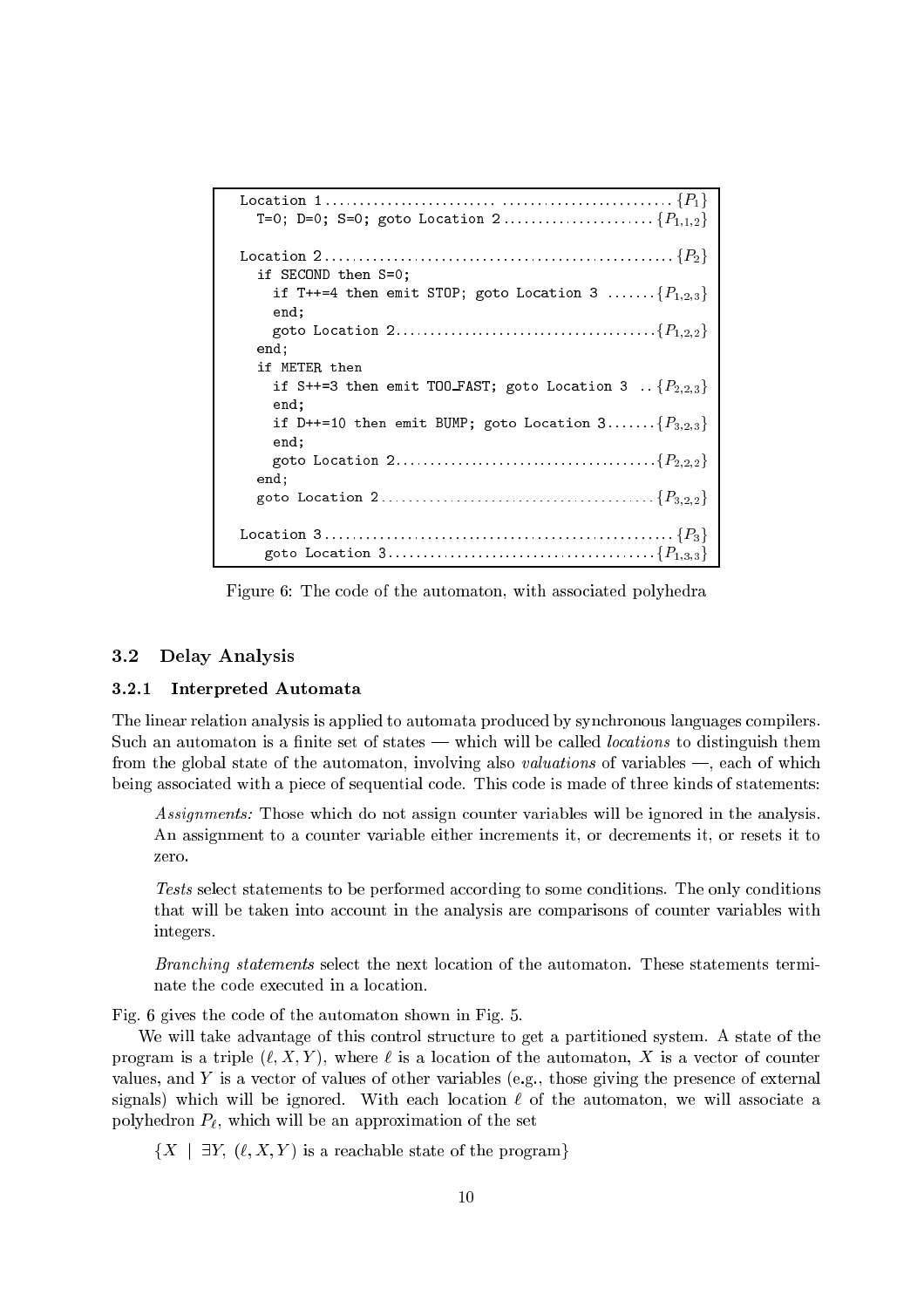Since we are interested in determining what transitions can occur and what locations can be reached, we will also associate a polyhedron with each branching statement, which will approximate the set of possible valuations of the counters when executing those statements: Let  $P_{i,\ell',\ell}$ be the polyhedron associated with the *i*-th "goto location  $\ell$ " statement appearing in the code of location  $\ell'$ . Fig. 6 shows the polyhedra to be computed for our small example.

Clearly  $P_\ell$  is the convex hull of all the  $P_{i,\ell',\ell}$ , and  $P_{i,\ell',\ell}$  is computed from  $P_{\ell'}$  according to the statements executed along the branch leading to the *i*-th "goto location  $\ell$ " appearing in the code of  $\ell'$ . The transformation of polyhedra resulting from assignments is straightforward, using linear transformations of polyhedra. For tests, three cases occur: Let  $F_t$ ,  $F_f$  be the transformations corresponding respectively to entering the "then" and "else" branches of a test, Then,

if the condition is not a linear expression of the counters, it is ignored, and both  $F_t$  and  $F_f$ are the identity function  $\lambda P.P$ .

if the condition is of the form " $X_i \leq k$ ", where  $X_i$  is a counter and k is an integer constant, then  $F_t = \lambda P \cap \{X \mid X_i \leq k\}$ ,  $F_f = \lambda P \cap \{X \mid X_i \geq k + 1\}.$ 

if the condition is of the form " $X_i = k$ ", then

$$
F_t = \lambda P \cap \{X \mid X_i = k\}
$$
  
\n
$$
F_f = \lambda P \cap \{X \mid X_i \ge k+1\} \cup (P \cap \{X \mid X_i \le k-1\})
$$

Notice that we take advantage of the fact that counters are integer variables, by setting  $\neg(X_i \leq k) \equiv (X_i \geq k + 1)$  and that the non-convex set  $P \cap \{X \mid X_i \neq k\}$  is approximated by the convex hull of the two polyhedra  $P \cap \{X \mid X_i \ge k + 1\}$  and  $P \cap \{X \mid X_i \le k - 1\}.$ 

Here are the definitions of the polyhedra corresponding to our example:

 $P_1 = true$  (initial location)  $P_2 = P_{1,1,2} \sqcup P_{1,2,2} \sqcup P_{2,2,2} \sqcup P_{3,2,2}$  $P_3 = P_{1,2,3} \sqcup P_{2,2,3} \sqcup P_{3,2,3} \sqcup P_{1,3,3}$  $P_{1,1,2} = P_1[0/T][0/S][0/D]$  $P_{1,2,3} = P_2[0/S][T+1/T] \cap \{(T, S, D) | T = 4\}$  $P_{1,2,2} = (P_2[0/S][T+1/T] \cap \{(T, S, D) | T \leq 3\})$  $L(P_2[0/S][T+1/T] \cap \{ (T, S, D) \mid T \ge 5 \})$  $P_{2,2,3} = P_2[S+1/S] \cap \{(T, S, D) \mid S = 3\}$  $P_{3,2,3} = Q[D+1/D] \cap \{ (T, S, D) \mid D = 10 \}$  $P_{2,2,2} = (Q[D+1/D] \cap \{(T, S, D) | D \le 9\}) \sqcup (Q[D+1/D] \cap \{(T, S, D) | D \ge 11\})$ with  $Q = (P_2[S+1/S] \cap \{(T, S, D) \mid S \le 2\}) \sqcup (P_2[S+1/S] \cap \{(T, S, D) \mid S \ge 4\})$  $P_{3,2,2} = P_2$  $P_{1,3,3} = P_3$ 

### 3.2.2 Widening strategies

The points where the widening is performed are selected among location entry points. Although the ESTEREL compiler generates a dummy transition looping on each location, we do not have to perform a widening in each of these loops where no action is performed. So, we consider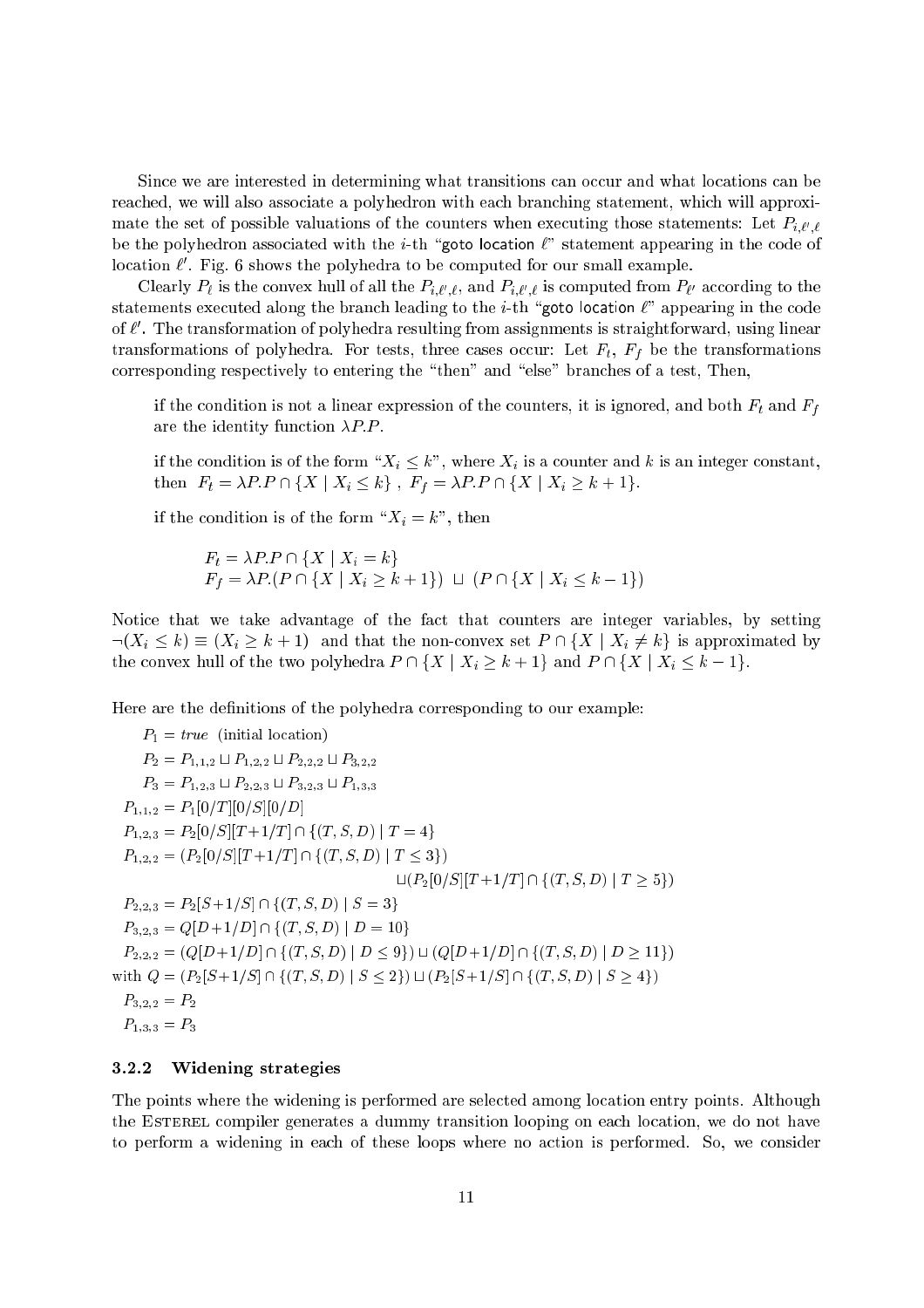only the transitions containing actions on counters, and we select a location in each loop of such transitions. In our example, we select location 2, which belongs to any loop, and change the equation of  $P_2$ :

$$
P_2 = P_2 \nabla (P_{1,1,2} \sqcup P_{1,2,2} \sqcup P_{2,2,2} \sqcup P_{3,2,2})
$$

Moreover, our experimentations show that both the precision and the performances of the analysis are improved by the following modifications:

**Widening "up to":** One can choose a fixed set of linear inequalities, say  $M$ , and define a new "widening up to M" operator  $\nabla_M$  as follows:  $P \nabla_M Q$  is the intersection of the standard widening  $P\nabla Q$  with all the inequalities in M that are satisfied by both P and Q. For instance, if a counter x is declared to be of subrange type 0..10, if the domain of x is first  $\{x=0\}$  and then  $\{0 \le x \le 1\}$ , it is reasonable to widen this domain to  $\{0 \le x \le 10\}$  instead of  $\{0 \le x\}$ . It is a way of guessing an invariant  $-$  a guess that can be found false at a next step. This heuristic changes neither the property of the widening nor the correctness of the result. In many cases, not only it avoids the necessity of the decreasing sequence — since the increasing sequence reaches a fixpoint — but also it provides a more precise result. In the case of our counters, a set of inequalities  $M$  is associated with each widening location. This set is selected to be all the linear relations which make the control remain in the location. The intuition behind this choice is the following: Assume  $\ell$  is a location whose only outgoing transition is guarded by the condition " $x++=10$ " and that  $\ell$  is entered with  $x=0$ . Then, since the control remains in  $\ell$ (possibly incrementing or decrementing x) unless x becomes equal to 10, x is likely to remain smaller than 9 as long as the control is in  $\ell$ . In our example, the location 2 is left when either  $T_{++}=4$  or  $S_{++}=3$  or  $D_{++}=10$ . The set of inequalities limiting the widening is

$$
\{T \le 3 \;,\; T \ge 4 \;,\; S \le 2 \;,\; S \ge 3 \;,\; D \le 9 \;,\; D \ge 10\}
$$

Non-regular behavior: Any widening operator is chosen under the assumption that a program behaves regularly: When we get  $\{x = y = 0\}$  at the first step, and  $\{0 \le y \le x \le 1\}$ at the second step, this assumption of regularity consists of guessing that we are likely to get  ${0 \le y \le x \le 2}$  at the third step, and so on; this is why the standard widening extrapolates the limit to  $\{0 \le y \le x\}$ . Now, the assumption of regularity is obviously abusive in one case: when a path in the loop becomes possible at step  $n$ , the effect of this path is obviously out of the scope of the extrapolation before step  $n$  (since the actions performed on this path have never been taken into account). So, if the polyhedron associated with a widening point depends on some polyhedra which become non-empty at step  $n$ , the extrapolation performed before can be questioned. In such a case, the extrapolation will be performed from the first non-empty solution: In our example, if one of  $P_{1,1,2}^{(n)}, P_{1,2,2}^{(n)}, P_{2,2,2}^{(n)}, P_{3,2,2}^{(n)}$  is not empty whereas it was at step  $n - 1$ , we will take

$$
P_2^{(n+1)} = P_2^{(1)} \nabla (P_{1,1,2}^{(n)} \sqcup P_{1,2,2}^{(n)} \sqcup P_{2,2,2}^{(n)} \sqcup P_{3,2,2}^{(n)})
$$

because  $P_2^{(1)}$  is the first non-empty version of  $P_2$ .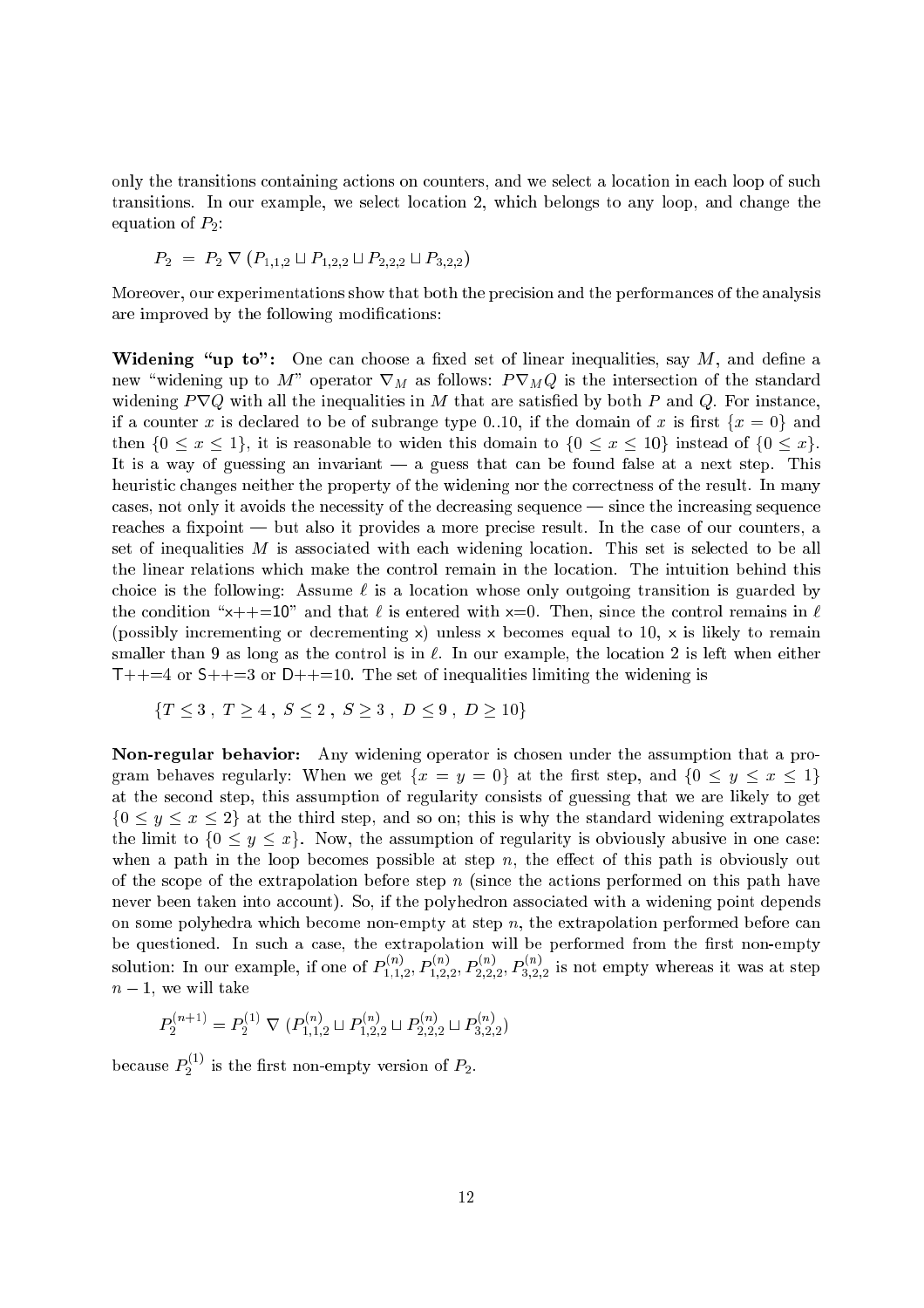### 3.3 Examples

# 3.3.1 The "car" example

Let us detail the analysis of the very simple program we considered so far. The system of equations has been given in  $\S 3.2.1$ . Let us recall (cf.  $\S 3.2.2$ ) that the only widening location is Location 2, and that the widening is performed up to the following inequalities:

 $M = \{T \le 3, T \ge 4, S \le 2, S \ge 3, D \le 9, D \ge 10\}$ 

The successive computation steps are the following:

Step 0: Initially, all the polyhedra are empty.

Step 1: The first iteration in the loop provides:

$$
P_2^{(1)} = P_{1,1,2}^{(1)} = \{T = S = D = 0\}
$$
  
\n
$$
P_{1,2,2}^{(1)} = P_2^{(1)}[T + 1/T][0/S] \cap \{T \le 3\} \cup (P_2^{(1)}[T + 1/T][0/S] \cap \{T \ge 5\})
$$
  
\n
$$
= \{T = 1, S = D = 0\}
$$
  
\n
$$
Q = (P_2^{(1)}[S + 1/S] \cap \{|S \le 2\} \cup (P_2^{(1)}[S + 1/S] \cap \{S \ge 4\})
$$
  
\n
$$
= \{S = 1, T = D = 0\}
$$

$$
P_{2,2,2}^{(1)} = (Q[D+1/D] \cap \{D \le 9\}) \sqcup (Q[D+1/D] \cap \{D \ge 11\})
$$
  
= 
$$
\{S = D = 1, T = 0\}
$$

and so  $P_{1,1,2} \sqcup P_{1,2,2} \sqcup P_{2,2,2} = \{T \geq 0, S = D \geq 0, S + T \leq 1\}$ 

Step 2: The widening is applied, and we get:

$$
P_2^{(2)} = \{T = S = D = 0\} \nabla_M \{T \ge 0, S = D \ge 0, S + T \le 1\}
$$
  
\n
$$
= \{0 \le S = D \le 2, 0 \le T \le 3\}
$$
  
\n
$$
P_{1,2,2}^{(2)} = P_2^{(2)} [T + 1/T][0/S] \cap \{T \le 3\} \cup (P_2^{(2)} [T + 1/T][0/S] \cap \{T \ge 5\})
$$
  
\n
$$
= \{S = 0, 0 \le D \le 2, 1 \le T \le 3\}
$$
  
\n
$$
Q = (P_2^{(2)} [S + 1/S] \cap \{S \le 2\} \cup (P_2^{(2)} [S + 1/S] \cap \{S \ge 4\})
$$
  
\n
$$
= \{1 \le S = D + 1 \le 2, 0 \le T \le 3\}
$$
  
\n
$$
P_{2,2,2}^{(2)} = (Q[D + 1/D] \cap \{D \le 9\} \cup (Q[D + 1/D] \cap \{D \ge 11\})
$$
  
\n
$$
= \{1 \le S = D \le 2, 0 \le T \le 3\}
$$

and  $P_{1,1,2}^{*1}* \sqcup P_{1,2,2}^{*2}* \sqcup P_{2,2,2}^{*2*} = \{0 \leq S \leq D \leq 2T + S, D \leq 2, T \leq 3\}$ Step 3:

$$
P_2^{(3)} = \{0 \le S \le D \le 2T + S, T \le 3, D \le 2\}
$$
  
\n
$$
P_{1,2,2}^{(3)} = \{S = 0, 0 \le D \le 2, 1 \le T \le 3\}
$$
  
\n
$$
P_{2,2,2}^{(3)} = \{1 \le S \le D \le 2T + S, T \le 3, D \le 3, S \le 2\}
$$

and  $P_{1,1,2}^{1,2} \sqcup P_{1,2,2}^{1,2} \sqcup P_{2,2,2}^{1,2} = \{0 \leq S \leq D \leq 2T + S, D \leq S + 2, T \leq 3, D \leq 3, S \leq 2\}$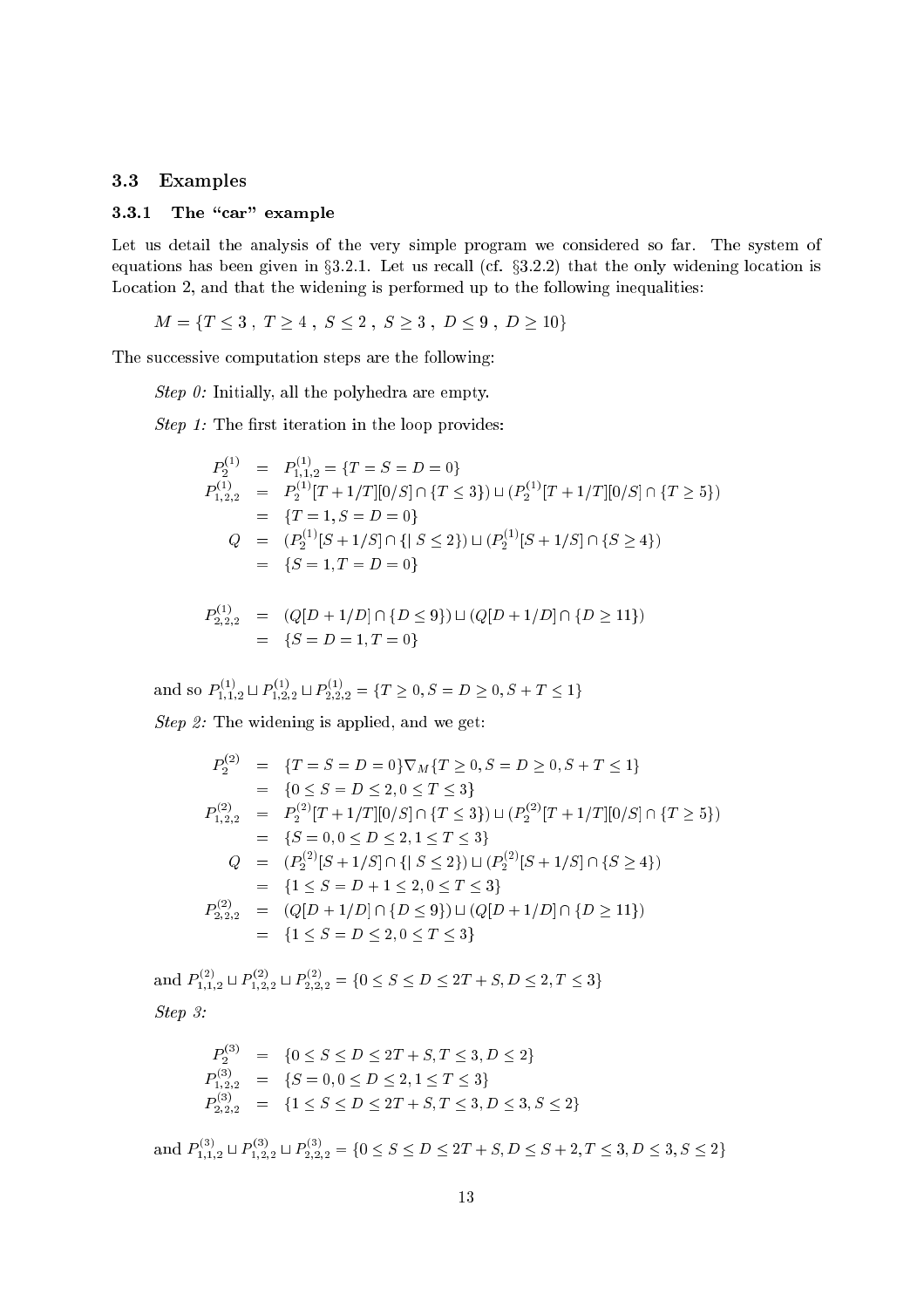Location 1 T=0; D=0; S=0; goto Location 2 : : : : : : : : : : : : : : : : : : : : : : : : fT = <sup>S</sup> = <sup>D</sup> = 0g Location 2  $\ldots$  :  $\{0 \leq S \leq D \leq 2T + S, T \leq 3, S \leq 2\}$ if SECOND then S=0; if T++=4 then emit STOP; goto Location 3  $\ldots \ldots \quad \{S = 0, 0 \le D \le 8, T = 4\}$ end; goto Location 2 ......  $\{S = 0, 0 \le D \le 2T, 1 \le T \le 3\}$ end; if METER then if S++=3 then emit TOO FAST; goto Location 3  $\{S = 3, 2 \le D \le 2T + 2, T \le 3\}$ end; if D++=10 then emit BUMP; goto Location  $3 \ldots \ldots \ldots \ldots \ldots \ldots \ldots \ldots \ldots \{ \emptyset \}$ end; goto Location 2  $\{1 \leq S \leq D \leq 2T + S, T \leq 3, S \leq 2\}$ end; Location 3  ${3T + S \le 12 \le 3T + 4S, 2S \le 3D \le 6T + 2S, S \le 3}$ goto Location 3

Figure 7: Results of the analysis of the "car" example

Step 4:

$$
P_2^{(4)} = \{0 \le S \le D \le 2T + S, T \le 3, S \le 2\}
$$
  
\n
$$
P_{1,2,2}^{(4)} = \{S = 0, 0 \le D \le 2T, 1 \le T \le 3\}
$$
  
\n
$$
P_{2,2,2}^{(4)} = \{1 \le S \le D \le 2T + S, T \le 3, S \le 2\}
$$

and since  $P_{1,1,2}^{3} \sqcup P_{1,2,2}^{3} \sqcup P_{2,2,2}^{3} \sqcup P_{3,2,2}^{3} \sqcup P_{1,3,2}^{3} = P_2^{3}$  the sequence converges on a fixpoint. The polyhedra which do not belong to the loop evaluate to:

 $P_{1,2,3} = \{S = 0, 0 \le D \le 8, T = 4\}$  $P_{2,2,3} = \{S = 3, 2 \leq D \leq 2T + 2, T \leq 3\}$  $P_{3,2,3} = \emptyset$ 

The final results are shown on Fig. 7. From the fact that  $P_{3,2,3}$  is empty, we conclude that the corresponding transition cannot occur, and that the BUMP signal is never emitted in the Esterel program. This analysis needs 0.1 sec of CPU time, on a SUN-Sparc 10 workstation.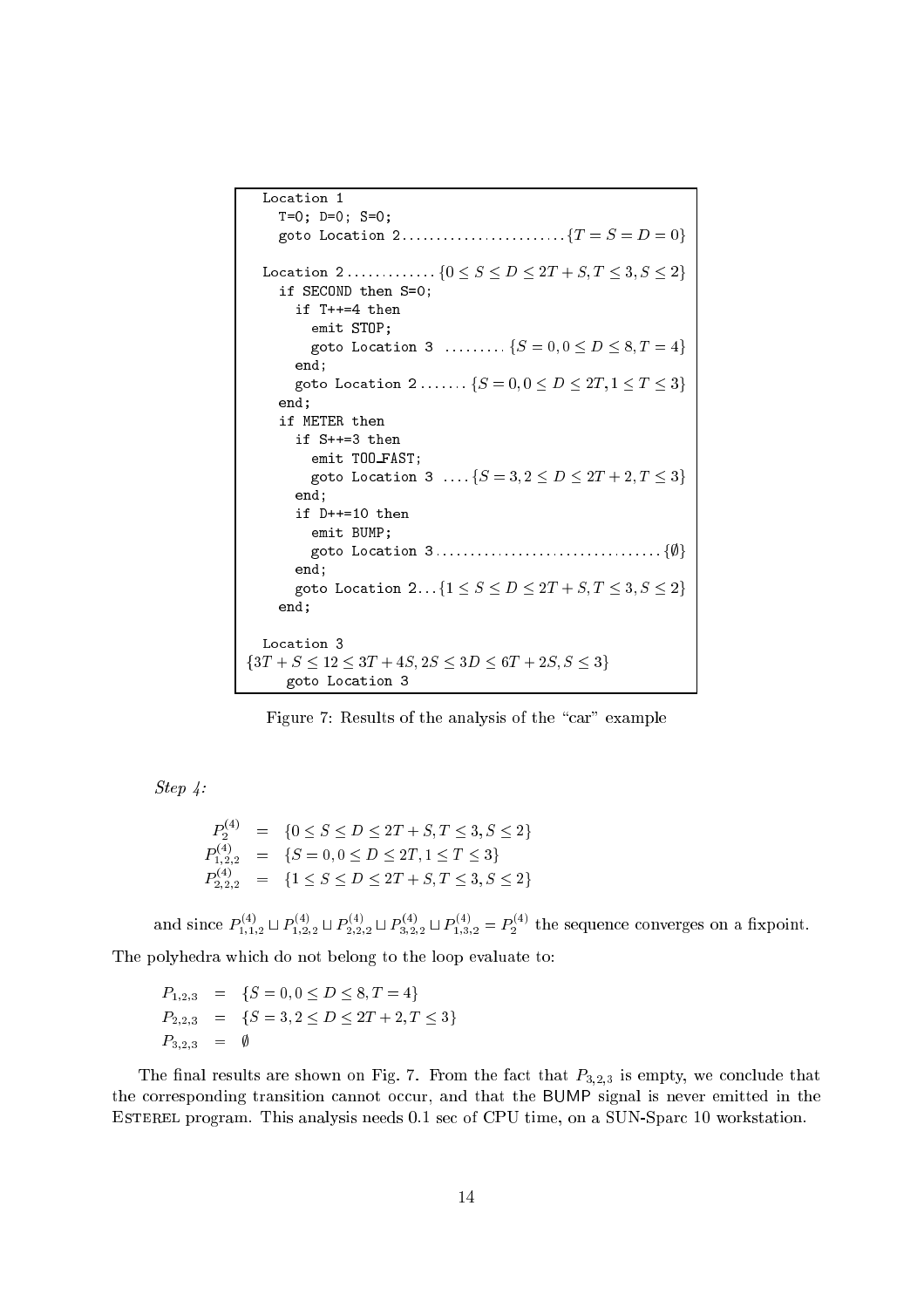

Figure 8: Result of the subway example, with one train

#### 3.3.2 A subway speed regulation system

Our next example is extracted from an actual proposal for an automatic subway. It concerns a (simplied version of a) speed regulation system avoiding collision. Each train detects beacons that are placed along the track, and receives the "second" from a central clock. Ideally, a train should encounter one beacon each second. So the space left between beacons rules the speed of the train. Now, a train adjusts its speed as follows: Let  $\#b$  and  $\#s$  be respectively the number of encountered beacons and the number of received seconds.

when  $\#b > \#s + 10$ , the train notices it is early, and puts on the brake as long as  $\#b > \#s$ . Continuously braking makes the train stop before encountering 10 beacons.

when  $#b \leq #s - 10$ , the train is late, and will be considered late as long as  $#b < #s$ . A late train signals it to the central clock, which does not emit the "second" as long as at least one train is late.

The results of the analysis of a simulation program for one train are shown in Fig. 8. Notice that the absolute difference  $\vert \#b - \#s \vert$  is shown to be bounded. Notice also that the bound 19 has been discovered, although it does not appear in any condition of the program. For two trains, the analysis shows that the difference  $#b_1 - #b_2$  of the number of beacons encountered by each train remains in the interval  $[-29, +29]$ . So, if they are initially separated by more than 29 beacons, no collision can occur. The analysis for one train needs 0.4 sec of CPU time, while the one for two trains takes 8.2 sec.

# 4 Second Application: Linear Hybrid Systems

Our second application field concerns hybrid automata. These automata have been proposed [MMP91, ACHH93] to model systems involving both discrete and continuous variables. A hybrid automaton is a finite automaton associated with a finite set of variables continuously varying in dense time. Each transition of the automaton can be guarded by a condition on these variables, and can perform an action modifying their values (discrete change). In each location<sup>2</sup> of the automaton, the variables continuously vary, according to a system of differential equations associated with the location.

<sup>2</sup> As in the preceding section, since we deal with interpreted automata, the control states of these automata will be called locations, to distinguish them from the global state of the system, made of a location and a valuation of the variables.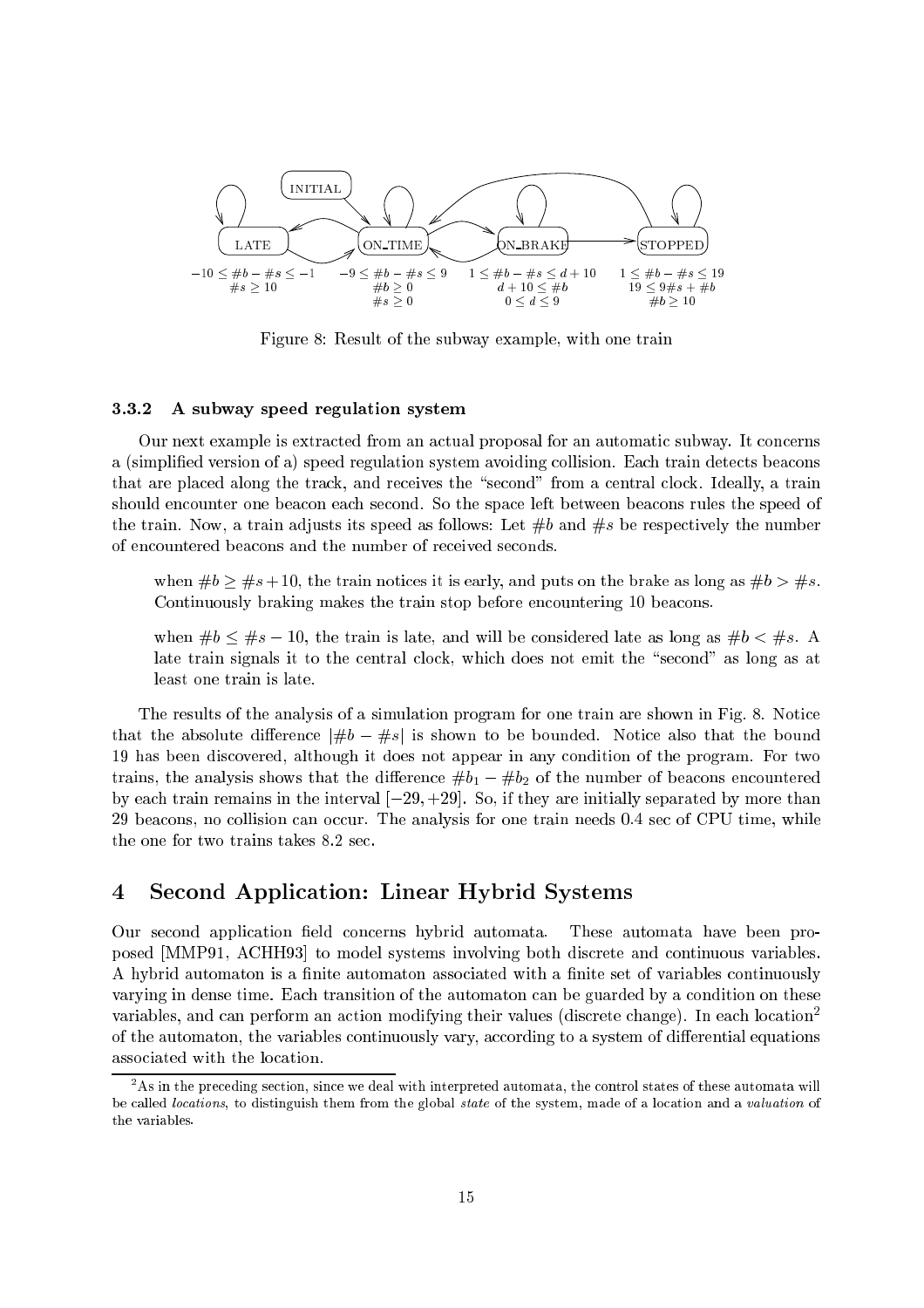In this section, we consider a class of *linear hybrid automata* (which has been identified elsewhere [KPSY93, ACHH93, AHH93]), where guards are (general) linear conditions, actions are assignments of linear expressions, and in each location of which variable derivatives are (symbolic) constants subject to linear inequalities. This class is general enough to handle many practical problems, and the linear restrictions allow easy symbolic representation. The linear relation analysis is particularly suitable for the analysis of linear hybrid systems, on one hand because it copes with continuous variables, and on the other hand, because the behavior of these variables is naturally linear.

### 4.1 Linear Hybrid Automata

Before defining linear hybrid automata, we make precise some notions: Let  $Var = \{x_1, \ldots, x_n\}$ be the set of variables. A *linear constraint* is given by a triple  $(a, \rho, b)$  where  $a \in \mathbb{Z}^n$ ,  $b \in$  $\mathbb{Z}$  and  $\rho \in \mathcal{R} = \{ \langle \xi, \xi, =, \xi \rangle \}$ . It characterizes the subset of  $\mathbb{Q}^n$  made of all the vectors X satisfying  $aX \rho b$ . Notice that, for obvious computational reasons, we restrict ourselves to integer coefficients and rational values. A conjunction of  $m$  linear constraints, given by a triple  $(A, R, B) \in (\mathbb{Z}^n)^m \times \mathbb{Z}^m \times \mathbb{Z}^m$ , will be simply called a *linear system.* A *linear assignment* is given by a pair  $(A, B), A \in \mathbb{Z}^{n \times n}, B \in \mathbb{Z}^n$  and defines the function  $\lambda X.AX + B$ .

**Definition:** A linear hybrid automaton  $H = \{Loc, Var, Init, Trans, D, Inv\}$  consists of 6 components:

A finite set Loc of locations

A finite set Var of variables, supposed to be functions of dense time. Let  $n = Card(Var)$ . A valuation X is a vector of  $\mathbb{Q}^n$ , giving the value of each variable in Var. A state is a pair  $(\ell, X)$  where  $\ell$  is a location and X is a valuation.

A labeling function Init which assigns to each location  $\ell$  a linear system Init( $\ell$ ), specifying the set of *initial valuations*, if the automaton is started in location  $\ell$ . If  $Init(\ell)$  is unsatisfiable, the automaton cannot be started in  $\ell$ .

A finite set Trans of transitions. Each transition  $\tau = (\ell, \gamma, \alpha, \ell')$  consists of a source location  $\ell \in Loc$ , a target location  $\ell' \in Loc$ , a guard  $\gamma$ , which is a linear system over Var, and an action  $\alpha$ , which is a linear assignment to Var. A transition  $\tau = (\ell, \gamma, \alpha, \ell')$  is enabled in a state  $(\ell, X)$  if and only if  $\gamma(X)$  holds. The state  $(\ell', \alpha(X))$  is then the transition successor of  $(\ell, X)$  by  $\tau$ .

A labeling function D which assigns to each location  $\ell$  a linear system  $D(\ell)$  constraining variable's derivatives: If the automaton reaches a location  $\ell$  with valuation X, after staying in  $\ell$  for a delay  $\delta$ , the valuation will be  $X + \delta X$  where the vector of derivatives X satisfies the system  $D(\ell)$ .

A labeling function Inv which assigns to each location  $\ell$  a linear system Inv ( $\ell$ ) constraining variables: The automaton can only stay in location  $\ell$  as long as the current valuation satisfies  $Inv(\ell)$ .

At any instant, the state of the automaton is given by a control location and a valuation of the variables. The state can change in two ways: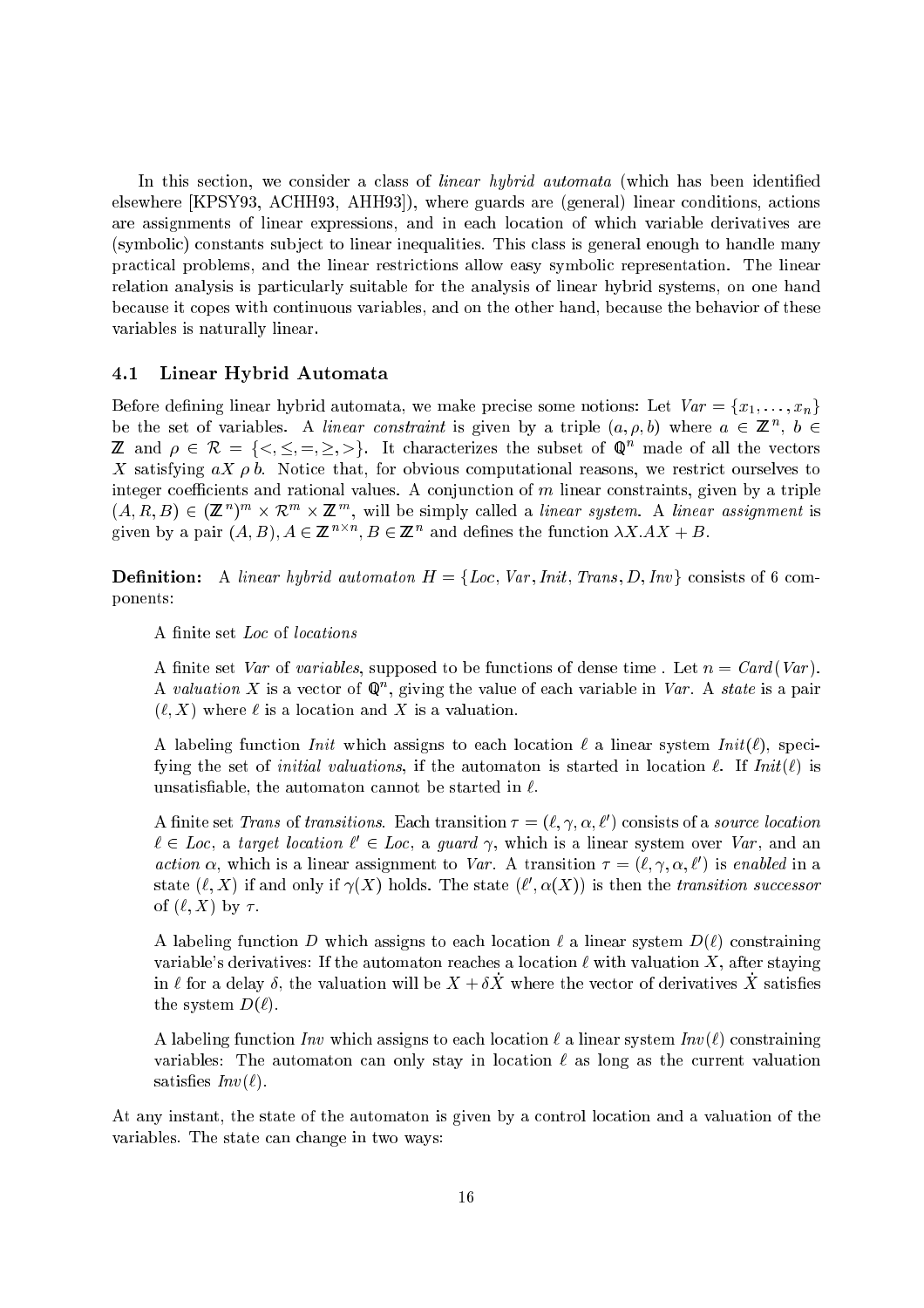an enabled discrete transition can instantaneously change both the control location and the current variable valuation;

a time delay can change only the valuation according to a vector of derivatives satisfying the constraints on derivatives associated with the current location; such a delay can only take place as long as the valuation satises the invariant associated with the location.

More formally, a run of the automaton is a finite or infinite sequence

$$
s_0 \to_{\overset{t_0}{X}_0}^{t_0} s_1 \to_{\overset{t_1}{X}_1}^{t_1} s_2 \to_{\overset{t_2}{X}_2}^{t_2} \ldots
$$

of states  $s_i = (\ell_i, X_i)$ , nonnegative reals  $t_i$  and vectors of derivatives  $X_i$  ( $X_i$  satisfying  $D(\ell_i)$ ) such that  $X_0$  satisfies  $Init(\ell_0)$  and for all  $i \geq 0$ ,

for all  $t \in [0, t_i], X_i + X_i t$  satisfies  $Inv(\ell_i)$ 

the state  $s_{i+1}$  is a transition successor of the state  $s_i' = (\ell_i, X_i + X_i t_i)$ .

An infinite run diverges if the infinite sum  $\sum_{i>0} t_i$  diverges. With such a divergent run, we can associate a *behavior*, which is a total function  $\beta$  from time to valuations defined as follows:

$$
\beta(t) = X_{i(t)} + \dot{X}_{i(t)}(t - \sum_{j < i(t)} t_j), \quad \text{where } i(t) = \min\{k \mid \sum_{j=0}^k t_j > t\}
$$

A state  $(\ell, X)$  is reachable iff there exists a divergent run and an instant t such that

$$
\ell = \ell_{i(t)}
$$
 and  $X = X_{i(t)} + \dot{X}_{i(t)}(t - \sum_{j < i(t)} t_j)$ 

Let Reach denote the set of reachable states.

We will represent a hybrid automaton by means of a directed graph, whose nodes represent the locations and edges represent transitions. Let us illustrate the use of the model by means of some classical examples.

### 4.2 Examples

#### 4.2.1 A water-level monitor:

The water level in a tank is controlled through a monitor, which continuously senses the water level and turns a pump on and off. The water level changes as a piecewise-linear function over time: when the pump is off, the water level, denoted by the variable  $w$ , falls by 2 inches per second; when the pump is on, the water level rises by 1 inch per second. Suppose that initially the water level is 1 inch and the pump is turned on. We wish to keep the water between 1 and 12 inches. But from the time that the monitor signals to change the status of the pump to the time that the change becomes effective, there is a delay of 2 seconds. Thus the monitor must signal to turn the pump on before the water level falls to 1 inch, and it must signal to turn the pump off before the water level reaches 12 inches.

The hybrid automaton of Figure 9 describes a water level monitor that signals whenever the water level passes 5 and 10 inches, respectively. The automaton has four locations: in locations  $\ell_0$ and  $\ell_1$ , the pump is turned on; in locations  $\ell_2$  and  $\ell_3$ , the pump is off. The clock x is used to specify the delays: whenever the automaton control is in location  $\ell_1$  or  $\ell_3$ , the signal to switch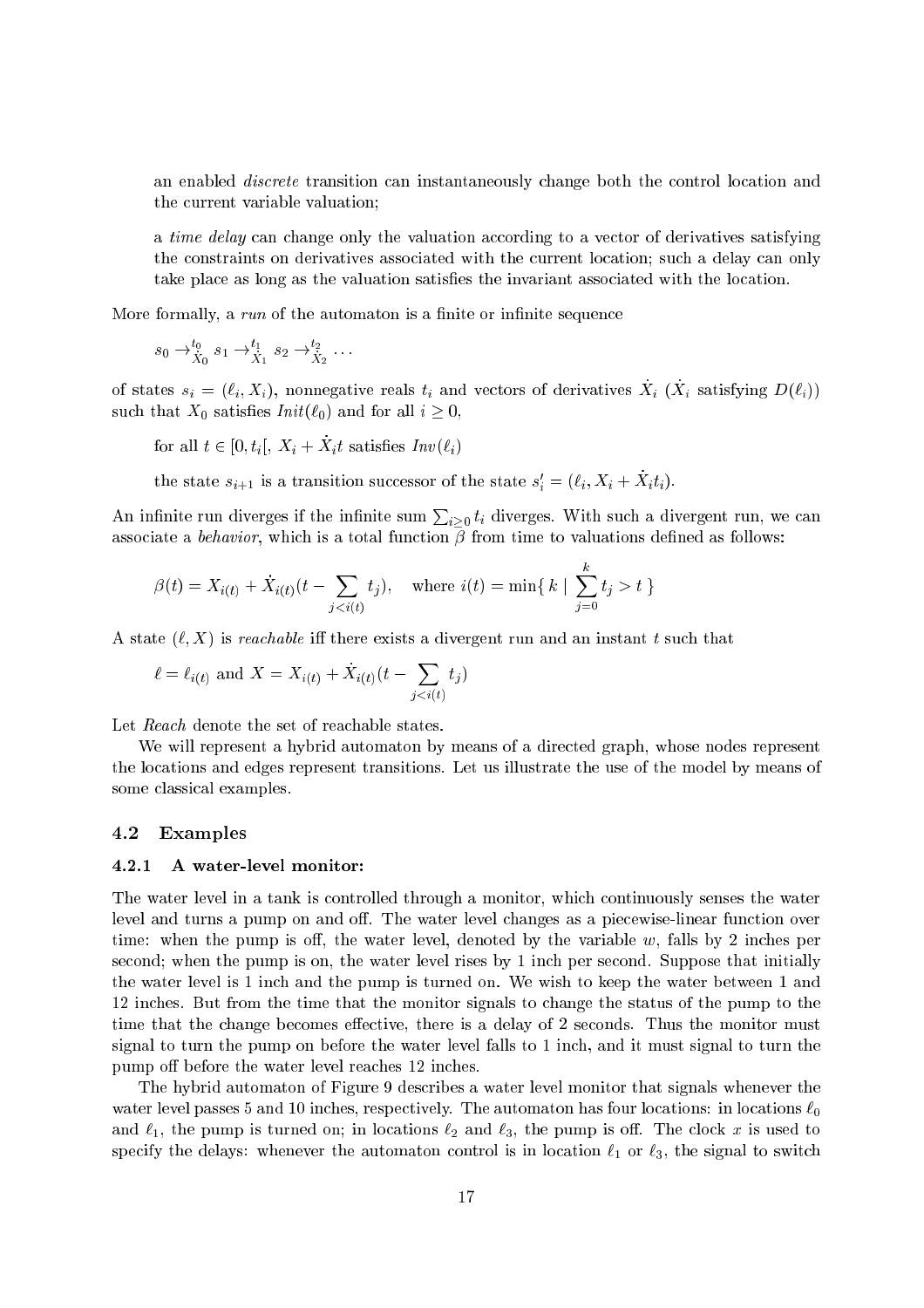$$
w := 1
$$
\n
$$
\ell_0
$$
\n
$$
\begin{array}{r}\n\text{where } w < 10 \\
\hline\n\ddot{x} < 1 \\
\hline\nw < 10\n\end{array}
$$
\n
$$
w = 10 \rightarrow x := 0
$$
\n
$$
\begin{array}{r}\n\ddot{x} < 2 \\
\hline\n\ddot{x} < 1 \\
\hline\nw < 1\n\end{array}
$$
\n
$$
x = 2
$$
\n
$$
\begin{array}{r}\n\text{switch on} \\
\hline\nx < 2 \\
\hline\n\ddot{x} < 1 \\
\hline\n\ddot{x} < 1\n\end{array}
$$
\n
$$
w = 5 \rightarrow x := 0
$$
\n
$$
\begin{array}{r}\n\text{switch off} & x = 2 \\
\hline\n\ddot{x} < 1 \\
\hline\n\ddot{x} < 1\n\end{array}
$$
\n
$$
\ell_3
$$
\n
$$
\begin{array}{r}\n\text{with one} \\
\hline\n\ddot{x} < 1 \\
\hline\n\ddot{y} < 1\n\end{array}
$$
\n
$$
\text{signal pump on } \begin{array}{r}\n\text{with one} \\
\hline\n\ddot{y} < 1 \\
\hline\n\ddot{y} < 1\n\end{array}
$$

Figure 9: Water-level monitor

the pump of or on, respectively, was sent x seconds ago. On each transition, we give the guard and the action (if any). In each location, we give the label, the invariant, and the constraints on derivatives. For instance, the invariant associated with location  $\ell_3$  is  $x < 2$ , and the derivatives of x and w are 1 and  $-2$ , respectively.

#### 4.2.2 Fischer mutual exclusion protocol:

This example describes a parameterized multirate timed system. It is a timing-based algorithm that implements mutual exclusion for a distributed system with skewed clocks. Consider an asynchronous shared-memory system that consists of two processes  $P_1$  and  $P_2$  with atomic read and write operations. Each process has a critical section and at each instant, at most one of the two processes is allowed to be in its critical section. Mutual exclusion is ensured by a version of Fischer's protocol [Lam87], which we describe first in pseudocode. The code executed by process  $P_i(i = 1, 2)$  is shown beside.



The two processes  $P_1$  and  $P_2$  share a variable k, and process  $P_i$  is allowed to be in its critical section iff  $k = i$ . Each process has a private clock. The statement "**delay** b" delays a process for at least b time units as measured by the process's local clock. Furthermore, each process takes at most <sup>a</sup> time units, as measured by the process's clock, for a single write access to the shared memory (i.e., for the assignment  $k := i$ ). The values of a and b are the only information we have about the timing behavior of processes. Clearly, the protocol ensures mutual exclusion only for certain values of <sup>a</sup> and b. If both private processor clocks proceed at precisely the same rate, then mutual exclusion is guaranteed iff  $a < b$ .

To make the example more interesting, we assume that the private clocks of the processes  $P_1$ and  $P_2$  proceed at different rates, namely, the rate of the local clock of  $P_2$  is between 0.9 and 1.1 times the rate of the clock of  $P_1$ .

The resulting system could be modeled by the product of two hybrid automata, each of which modeling one process. Instead, for clarity in the further treatment of this example, we give an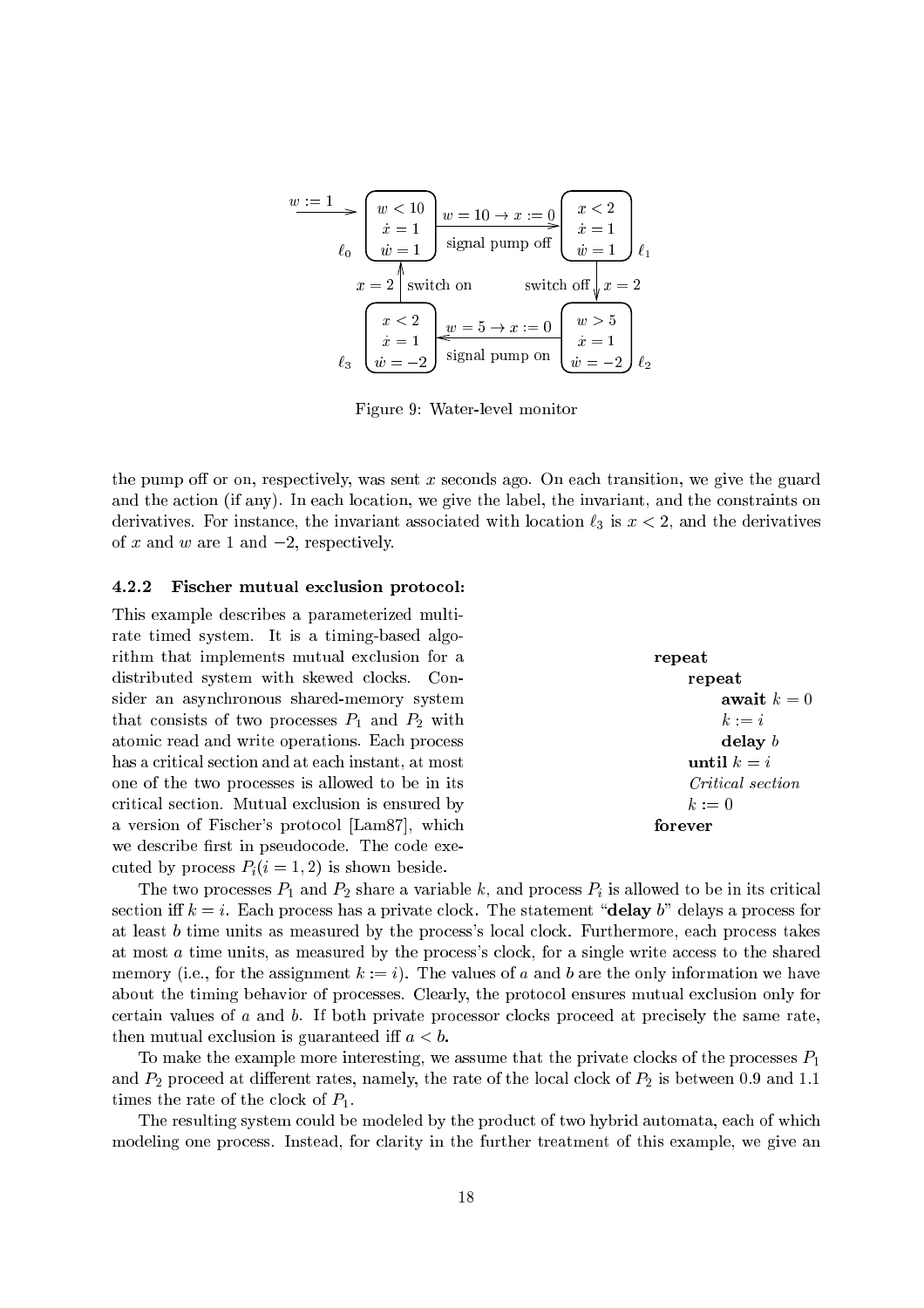

Figure 10: Fischer protocol (simplified)

abstract view of the system, where the behavior of  $P_2$  is abstracted. Fig. 10 gives the behavior of  $P_1$  with only the relevant interactions with  $P_2$ . Variables x and y are used to count delays, with respect to  $P_1$ 's and  $P_2$ 's local clock, respectively. In location  $\ell_0$ ,  $P_1$  is idle, in  $\ell_1$ , it has read  $k = 0$ . On the transition from  $\ell_1$  to  $\ell_2$ ,  $P_1$  is supposed to set k to 1, so it is the last time  $P_2$  can read  $k = 0$ . In  $\ell_2$ ,  $P_1$  waits for b; two transitions may occur:

either the delay b expires, and  $P_1$  enters the critical section  $(\ell_4)$ ,

or  $P_2$  sets k to 2  $(\ell_3)$  thus forbidding  $P_1$  to enter the critical section.

In  $\ell_4$ ,  $P_1$  is in the critical section; if  $P_2$  may set k to 2, it may also enter the critical section, and the mutual exclusion is violated (location  $\ell_5$ ).

### 4.2.3 A scheduler:

Our last example is a task scheduler. We consider two classes of tasks, activated by interrupts. Interrupt  $I_1$  (resp.  $I_2$ ) occurs at most once each 10 (resp. 20) time units and activates a task of the first (resp. second) class, which takes  $4$  (resp. 8) time units. Tasks of the second class have priority, and can preempt other tasks. We want to show that a task of the second class never waits.

We use two timers,  $c_i(i = 1, 2)$ , to count the delay elapsed since the last interrupt  $I_i$ . The assumptions about interrupt frequencies can be expressed by the automaton of Fig. 11.(a). Concerning tasks, (see Fig. 11.(b)), we use two other timers,  $x_i(i = 1, 2)$ , to count the execution time of tasks, and two counters  $k_i(i = 1, 2)$ , to count the number of pending tasks in each class (these counters are discrete variables, their derivative is supposed to be 0 in any location).

A typical behavior of this automaton is to start in location  $\ell_0$  (idle), then receiving an interrupt  $I_1$  and activating a task 1 (in location  $\ell_1$ ) for 4 time units — counted by the timer  $x_1$ . If, during this execution, an interrupt  $I_2$  occurs, the task 1 is suspended, and the scheduler executes a task 2 (in location  $\ell_2$ ) for 8 time units — counted by  $x_2$ . Notice that the timer  $x_1$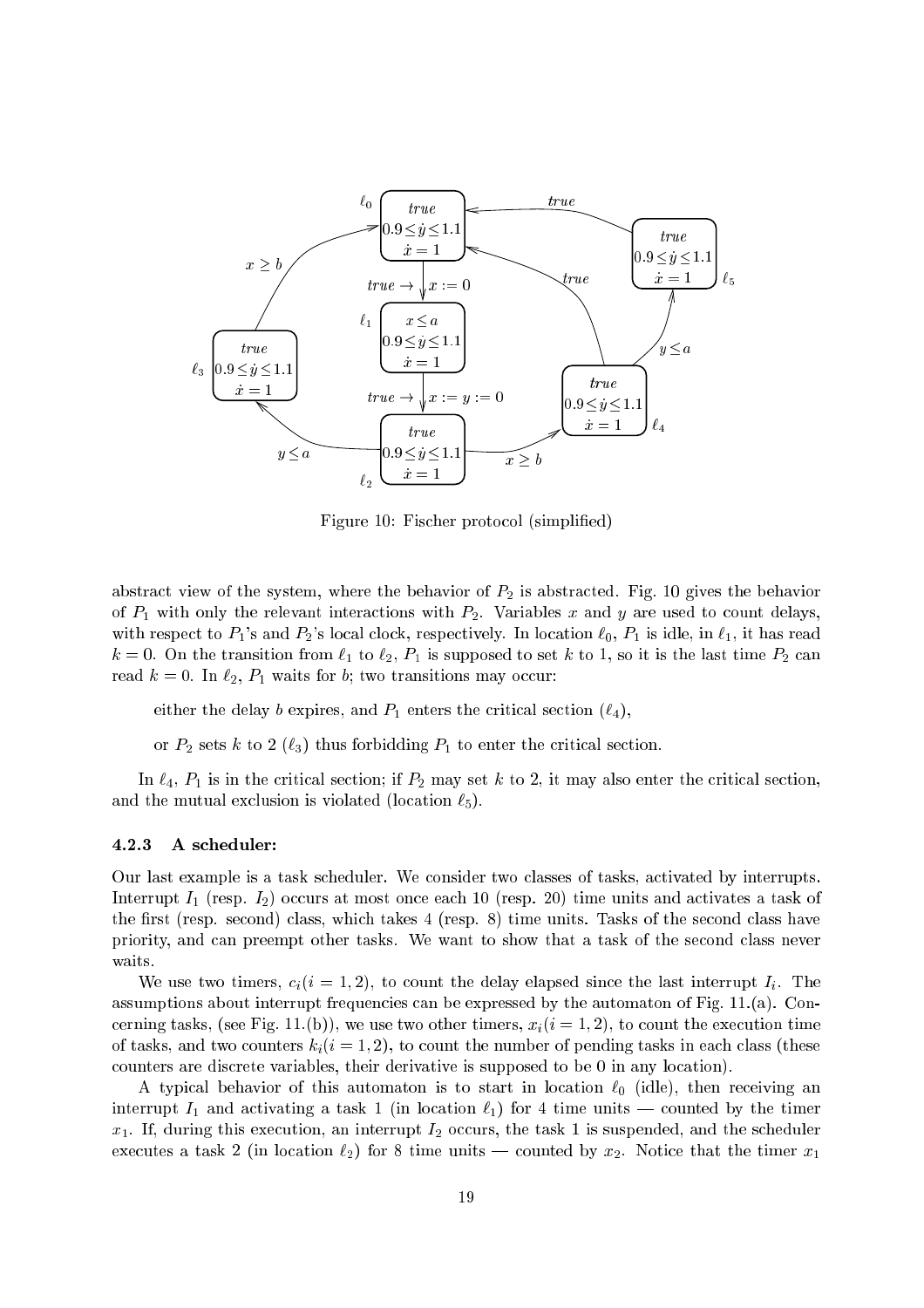

Figure 11: The scheduler

is only frozen in  $\ell_2$ , so, on termination of all the pending tasks 2, the suspended task 1 can be completed. The occurrence of an interrupt which does not have priority upon the active task only results in incrementing the corresponding counter.

### 4.3 Linear relation analysis and linear hybrid automata

#### 4.3.1 Forward collecting semantics of linear hybrid automata

Let us recall that Reach denotes the set of reachable states. For any location  $\ell$ , we note Reach  $\ell$ the set of reachable valuations at location  $\ell$ :

$$
Reach_{\ell} = \{ X \mid (\ell, X) \in \text{Reach} \}
$$

We will characterize the tuple  $\{Real(\ell)_{\ell \in Loc}$  by means of a system of ixpoint equations. This system will be constructed in a "forward" way, in the sense that, for each location  $\ell$ , Reach  $_\ell$  will be defined as a function of the sets  $Reach_{\ell'},$  where  $\ell'$  runs over the source location of transitions incoming to  $\ell$ :

$$
Reach_{\ell} = F_{\ell} (\{Reach_{\ell'} | (\ell', \gamma, \alpha, \ell) \in Trans\})
$$

We first introduce some operations on sets of valuations. Let  $\alpha = (A, B)$  be a linear assignment, and S be a set of valuations. We note  $\alpha(S)$  the image of S by  $\alpha$ :

 $\alpha(S) = \{AX + B \mid X \in S\}$ 

Let  $D$  be a linear system (supposed to be a domain of derivatives), and  $S$  be a set of valuations. We note  $S \nearrow D$  the set of valuations that can be obtained by letting the variables continuously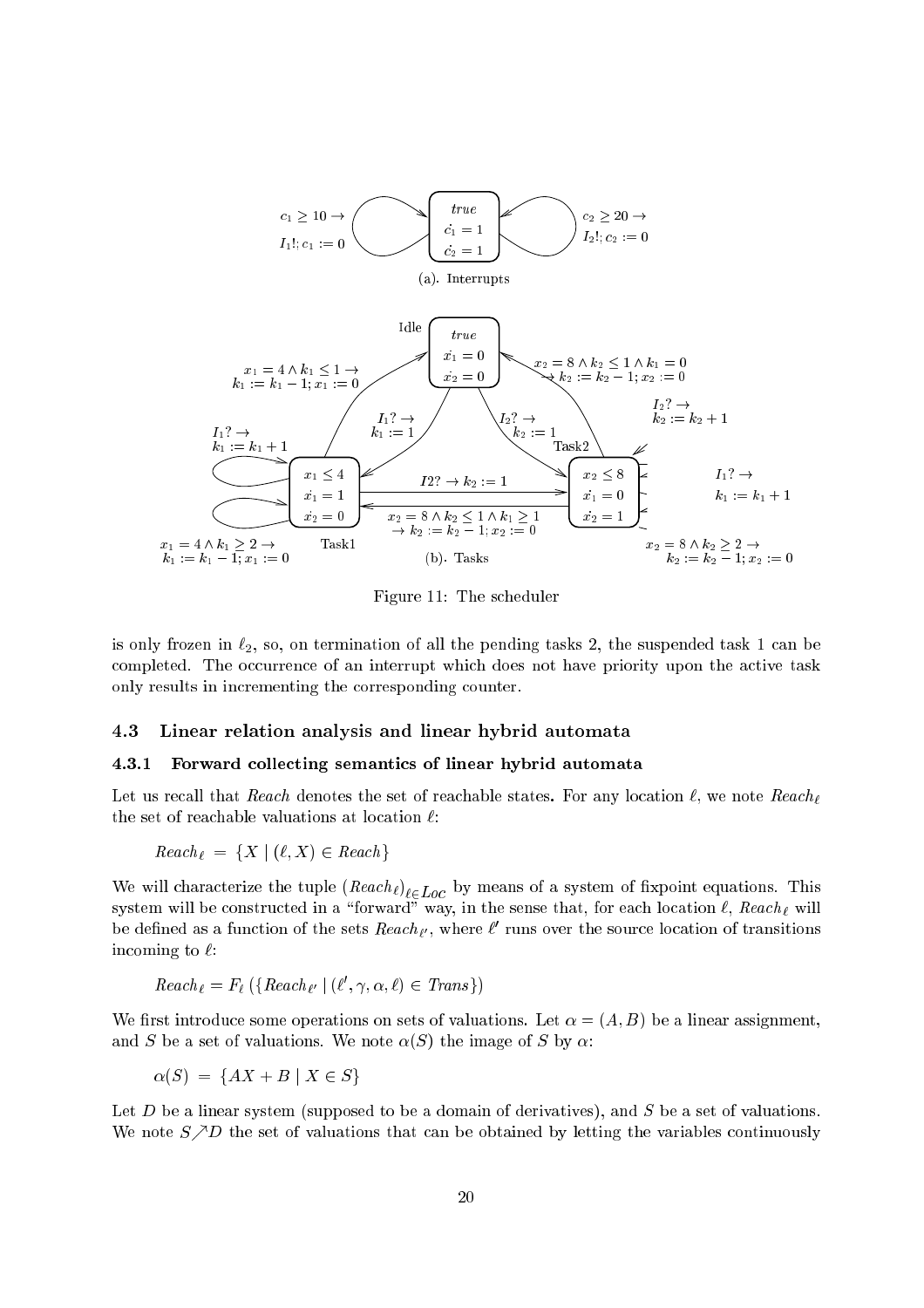evolve, according to a constant derivative belonging to  $D$ , and starting from a valuation belonging to S:

$$
S \nearrow D = \{ X + td \mid X \in S, d \in D, t \in \mathbb{Q}^{\geq 0} \}
$$

This operator will be called the time elapse operator. Now, we are able to define the set  $Reach_{\ell}$ :

$$
Reach_{\ell} = \left( \left( \text{Init}(\ell) \cup \bigcup_{(\ell', \gamma, \alpha, \ell) \in \text{Trans}} \alpha(\text{Reach}_{\ell'} \cap \gamma) \cap \text{Inv}(\ell) \right) \nearrow D(\ell) \right) \cap \text{Inv}(\ell)
$$

This equation expresses that a reachable valuation in location  $\ell$  satisfies the invariant  $Inv(\ell)$ , and is obtained by letting the time elapse from either an initial valuation or from an incoming valuation satisfying the invariant (notice that, since the invariant denes a convex domain, and since the continuous time-elapsing transformation is linear, any time-elapsing behavior starting from a valuation satisfying the invariant and leading to a valuation satisfying the invariant, continuously satisfies the invariant). An incoming valuation is obtained from a valuation associated with the source location of an incoming transition, satisfying the guard of the transition, as the result of the action of the transition.

We will use this characterization of  $Reach_\ell$  as a basis to apply the linear relation analysis. First, we need some new features:

The time-elapse operator on polyhedra must be realized;

Since we work on continuous domains, we can no longer limit ourselves to closed polyhedra: strict inequalities must be taken into account.

#### 4.3.2 Extension of the analysis

**Time elapse operator:** Let us recall that, if D be a polyhedron representing a domain of derivatives, and  $P$  is a polyhedron, then

$$
P \nearrow D = \{ X + td \mid X \in P, d \in D, t \in \mathbb{Q}^{\geq 0} \}
$$

This operator is easily implemented as follows: Let  $(V, R)$ ,  $(V', R')$  be the respective systems of generators of P and D. Then  $(V, R \cup V' \cup R')$  is a system of generators of P  $\nearrow$ D.

Strict inequalities: The case of strict inequalities was not considered in previous applications of the method, since only discrete integer variables were considered. In fact, strict inequalities can easily be handled, by adding an auxiliary variable, say  $\varepsilon$ , with  $0 \le \varepsilon \le 1$ , replacing any strict inequality  $aX > b$  by  $aX - \varepsilon \geq b$ , and checking that  $\varepsilon$  is not null when checking for polyhedron emptyness and inclusion. More precisely, if  $AX \geq B \land A'X > B'$  is the system of inequalities of a polyhedron P of  $\mathbb{Q}^n$ , let  $\widehat{P}$  be the polyhedron of  $\mathbb{Q}^{n+1}$  defined by the system

$$
AX \ge B \ \land A'X - \varepsilon \ge B' \ \land \ 0 \le \varepsilon \le 1
$$

We note X the extended vector of variables, and  $AX \geq B$  the system of constraints of P. Let V be the set of vertices of P, and  $\dot{V}^{>0}$ , the subset of those vertices whose  $\varepsilon$ -component is strictly positive. Then,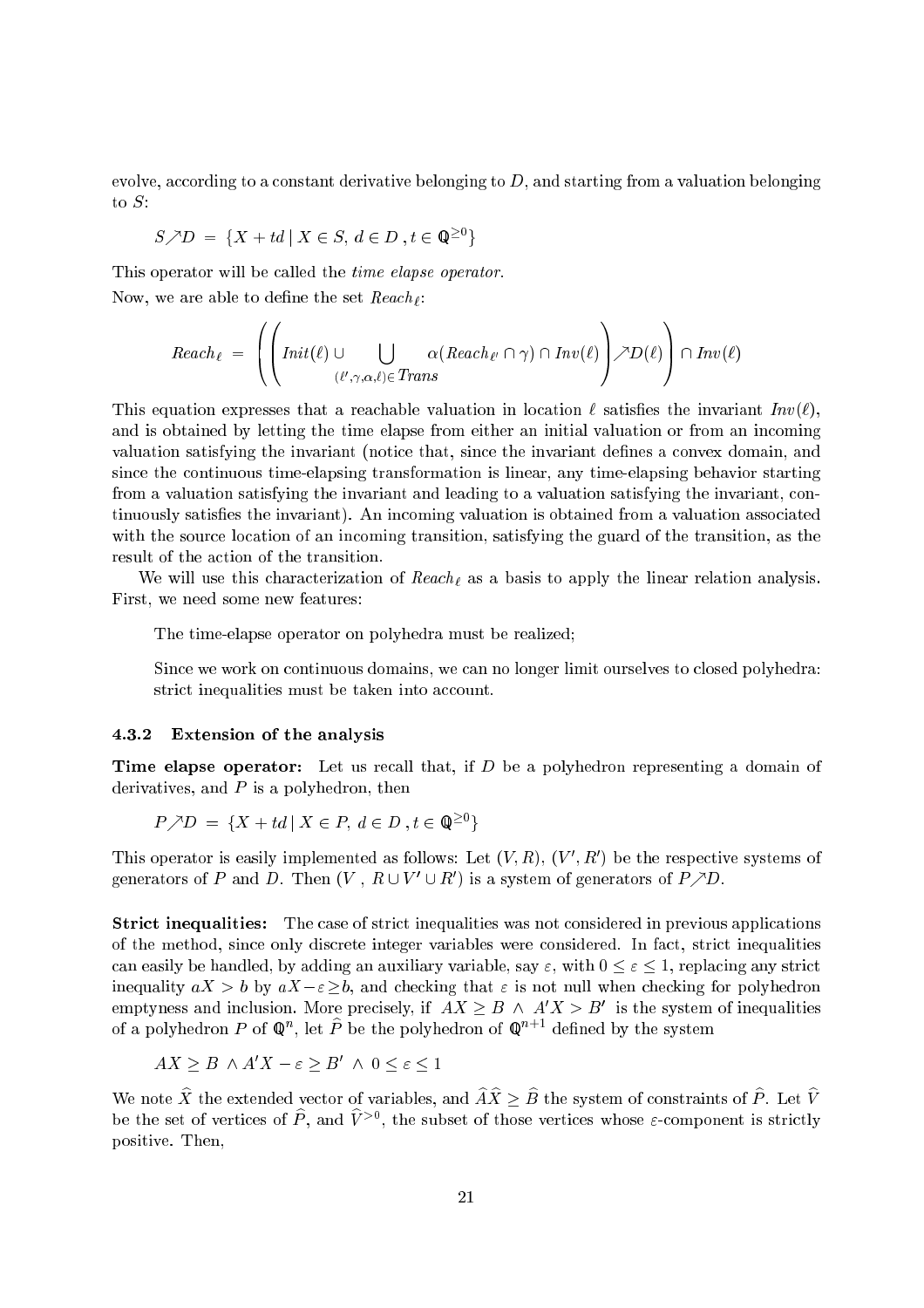Test for emptyness: A polyhedron P is empty if and only if  $\dot{V}^{>0}$  is empty.

Test for inclusion inclusions in the inclusion inclusion in the inclusion in the inclusion in the inclusion in  $\stackrel{\frown}{P}$  the closure of P, i.e., the polyhedron defined by the same system of constraints as P where all the inequalities are considered to be loose. If  $v \in$  $\tilde{V}^{>0}$ , we note v<sub>k</sub> its projection onto  $\mathbb{Q}^n$  according to  $\varepsilon$  (i.e., the result of removing the  $\varepsilon$ component of v). Then P is included in another polyhedron Q if and only if  $\widehat{P} \subseteq \widehat{Q}$  and  $\forall v \in V^{>0}, v \not\downarrow \in Q$ .

#### 4.4 Applications to examples  $4.4$

Let us illustrate the use of our method on the examples given in section 4.2. We will give some details about the analysis of the water-level monitor, and simply the results obtained for the other two examples.

#### Water-level monitor  $4.4.1$

The system of equations corresponding to the water-level monitor is the following:

$$
P_{\ell_0} = ((\{w = 1\} \sqcup (P_{\ell_3} \cap \{x = 2\} \cap \{w < 10\}))) \setminus \{x = \dot{w} = 1\}) \cap \{w < 10\}
$$
\n
$$
P_{\ell_1} = (((P_{\ell_0} \cap \{w = 10\})[x := 0] \cap \{x < 2\}) \setminus \{x = \dot{w} = 1\}) \cap \{x < 2\}
$$
\n
$$
P_{\ell_2} = (((P_{\ell_1} \cap \{x = 2\} \cap \{w > 5\}))) \setminus \{x = 1, \dot{w} = -2\}) \cap \{w > 5\}
$$
\n
$$
P_{\ell_3} = (((P_{\ell_2} \cap \{w = 5\})[x := 0] \cap \{x < 2\}) \setminus \{x = 1, \dot{w} = -2\}) \cap \{x < 2\}
$$

We choose  $\ell_0$  as the only widening location, thus replacing  $P_{\ell_0}$ 's definition by

$$
P_{\ell_0} = (P_{\ell_0} \nabla ((\{w=1\} \sqcup (P_{\ell_3} \cap \{x=2\} \cap \{w<10\})) \nearrow \{x=w=1\})) \cap \{w<10\}
$$

The resolution converges after 3 iterations, needs 0.3 seconds of CPU time, and provides the following results:

$$
P_{\ell_0} = \{1 \le w < 10\}
$$
  
\n
$$
P_{\ell_1} = \{w = x + 10 \land 0 \le x < 2\}
$$
  
\n
$$
P_{\ell_2} = \{2x + w = 16 \land 4 \le 2x < 11\}
$$
  
\n
$$
P_{\ell_3} = \{2x + w = 5 \land 0 \le x < 2\}
$$

from which we can easily conclude that

 $1 \leq w < 10$  in location  $\ell_0$   $10 \leq w < 12$  in location  $\ell_1$  $5 < w \le 12$  in location  $\ell_2$  1 <  $w \le 5$  in location  $\ell_3$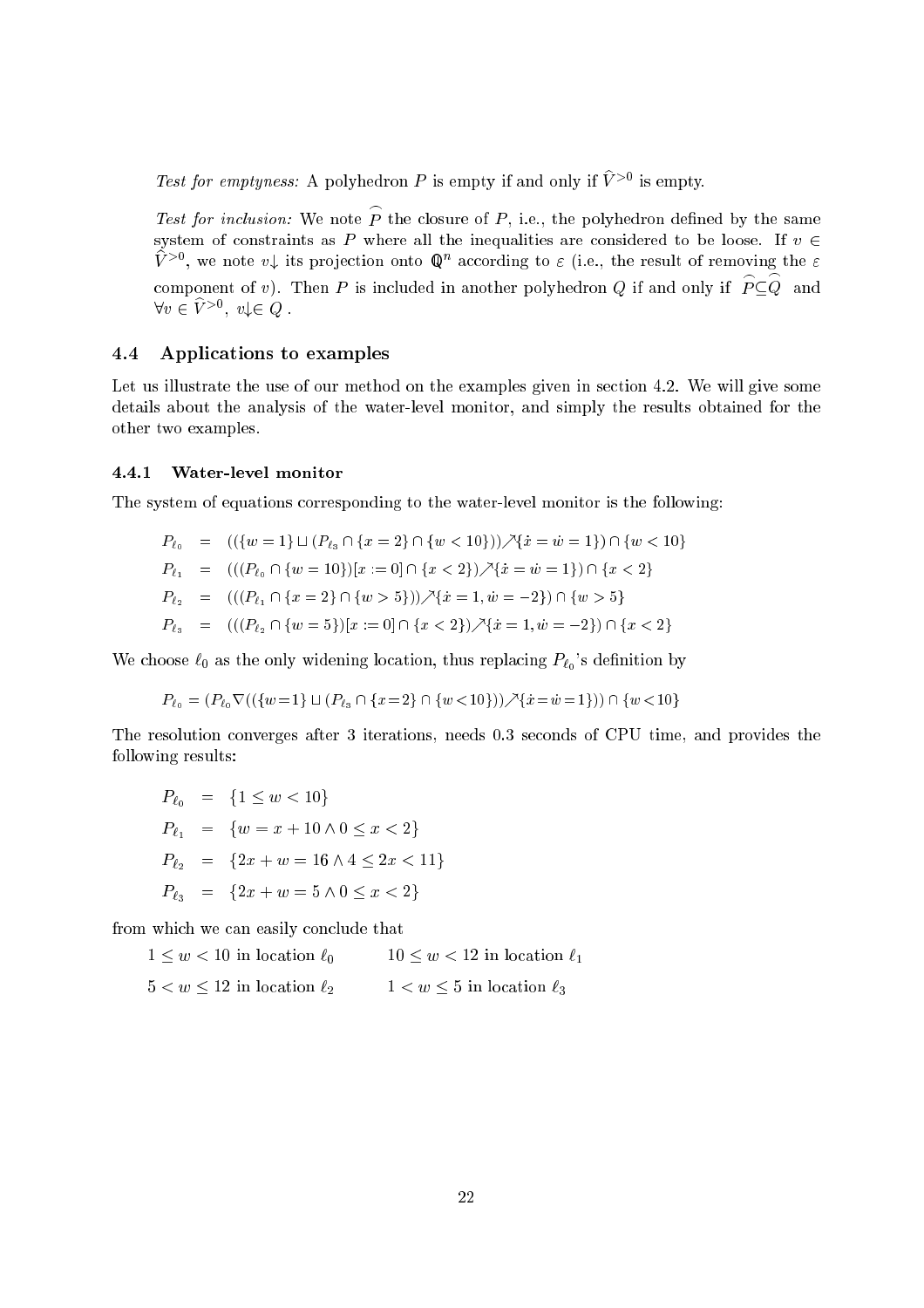#### 4.4.2 4.4.2 Fischer mutual exclusion protocol

We give the results of the analysis of the mutual exclusion protocol of  $\S 4.2.2$ :

$$
P_{\ell_0} = \{a \ge 0 \land b \ge 0\}
$$
  
\n
$$
P_{\ell_1} = \{b \ge 0 \land 0 \le x \le a\}
$$
  
\n
$$
P_{\ell_2} = \{a \ge 0 \land b \ge 0 \land 9x \le 10y \le 11x\}
$$
  
\n
$$
P_{\ell_3} = \{a \ge 0 \land b \ge 0 \land 9x \le 10y \le 11x\}
$$
  
\n
$$
P_{\ell_4} = \{a \ge 0 \land b \ge 0 \land 9x \le 10y \le 11x \land b \le x\}
$$
  
\n
$$
P_{\ell_5} = \{0 \le b \le x \land 9x \le 10y \le 11x \land 9b \le 10a \land 10a + 11x \ge 10y + 11b\}
$$

These results are obtained after two iterations, and the analysis takes 0.4 seconds of CPU time. Remember that  $\ell_5$  is the location where the mutual exclusion can be violated. Since, in  $P_{\ell_5}$ , we have the constraint  $10a \ge 9b$ , this location is not reachable if  $9b > 10a$ . So, the analysis shows that  $9b > 10a$  is a sufficient condition for the mutual exclusion to hold. In fact, this condition is also necessary, which shows that the analysis is precise. This example shows how, by dealing with symbolic constants (here the delays  $a$  and  $b$ ), the analysis can be used to adjust some parameters to ensure a desired property.

### 4.4.3 The scheduler

For the scheduler  $(\S4.2.3)$ , the analysis gives (in 4 iterations and 0.6 sec.) the following results:

in the "idle" location:  $c_1 \geq 0 \wedge c_2 \geq 0 \wedge x_1 = x_2 = k_1 = k_2 = 0$ "task 1" running:  $k_1 \geq 1 \wedge 0 \leq x_1 \leq 4 \wedge c_1 \geq 0 \wedge c_2 \geq 0 \wedge k_2 = x_2 = 0$ "task 2" running:  $0 \le c_2 = x_2 \le 8 \wedge 0 \le x_1 \le 4 \wedge c_1 \ge 0 \wedge x_1 \le 4k_1 \wedge k_2 = 1$ 

So the analysis succeeds in showing that  $k_2 \leq 1$ , which means that a task of the second class never waits. But it fails to show that  $k_1 \leq 2$ , a fact that clearly appears from a straightforward simulation. Notice that this imprecision is not due  $-$  as it often happens  $-$  to the widening, but comes from the convex hull approximation<sup>3</sup>.

# 5 Implementation: The Polka Tool

This work has been implemented into a tool, named Polka, which offers the following services:

A library of operations on polyhedra. The computations are made in rational numbers.

A "desk calculator", built on top of the library, allows the available operations to be interactively invoked.

A prototype analyzer of hybrid automata. Automata are described in a hybrid extension of the Argos formalism [Mar92].

<sup>3</sup> For the same example, [HH94] solves the problem by changing the control structure of the automaton, by distinguishing the locations according to the values of  $k_1$  and  $k_2$ . They get exact results, but of course, such a change in the structure could not be found automatically, and may involve an explosion of the size of the automaton.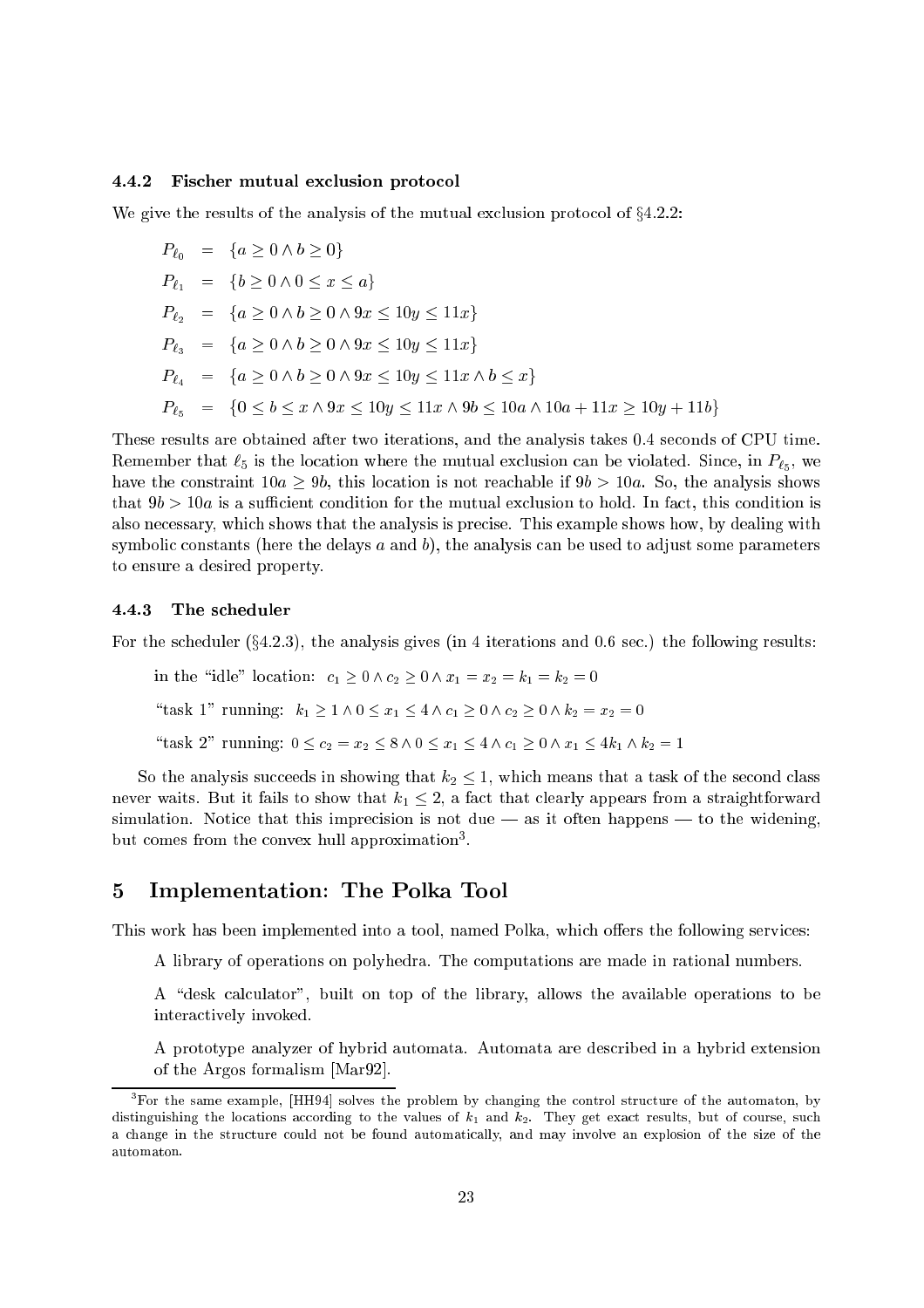#### Conclusion 6

In this paper, we adapted Linear Relation Analysis to the verification of two classes of real-time systems, which appeared to be particularly good application fields for this technique:

In the delay analysis presented in Section 3, the considered variables are counters. Now, from the reduced set of operations allowed on counter variables, the range of these variables is very likely to be a convex polyhedron  $-$  or, more precisely, the set of points with integer coordinates that belong to a convex polyhedron.

Hybrid systems, considered in Section 4, are also good application field: Linear Relation Analysis is well-suited to dense domains, and, of course, the restriction to linear hybrid automata fits well with the capabilities of the analysis.

For many classical examples, the analysis succeeds in proving the relevant properties, and often provides precise results. In case of failure, the precision can be improved by several means:

It is often the case that the widening operation looses too much information. In such a case, the results can be improved by delaying the application of the widening: The widening approximation is only applied after  $n$  iterations, where  $n$  is a parameter of the analysis tool, which allows a convenient compromise to be chosen between the precision of the result and the complexity of the analysis.

When the convex approximation is responsible of the failure (as in the scheduler example,  $\S4.4.3$ ), the results can be improved by choosing a more detailed control structure. This aspect deserves further investigations: In many cases, the number of control states is prohibitive. So, the choice of a suitable control structure with respect to the property to be proved, is an important problem; the use of symbolic BDD-based techniques for the control part [DWT95] should be considered for that.

A last solution, when the verification fails, is to apply backward analysis: Let  $Bad_0$  be the set of states that violate the property and have been found reachable by the analysis. One can compute backward (using a precondition function) an upper approximation of the set  $Bad_1$  of states that can lead to  $Bad_0$ , and show that  $Bad_1$  does not intersect the set Init of initial states. Otherwise, the process can be iterated, by forward computing an upper approximation of the states reachable from  $Bad_1 \cap init$  and so on. Such forward/backward approximations have been applied by [HH94].

An important goal of the paper was to show that approximate analysis by abstract interpretation is an interesting alternative (or complement) both to (finite) state exploration and to theorem proving.

In the finite state case, approximate analysis can avoid state explosion: from a practical point of view, a theoretically terminating decision procedure is of little interest if its high complexity limits its usage to toy problems. This idea of using approximation to speed up the convergence of verification based on state exploration encounters some success in the field of timed and hybrid systems [HH94, WTD95, DWT95].

For undecidable problems, approximate analysis provides fully automatic tools for conservative verication. Even when the verication fails, the synthesized invariants can be used in a theorem proving approach.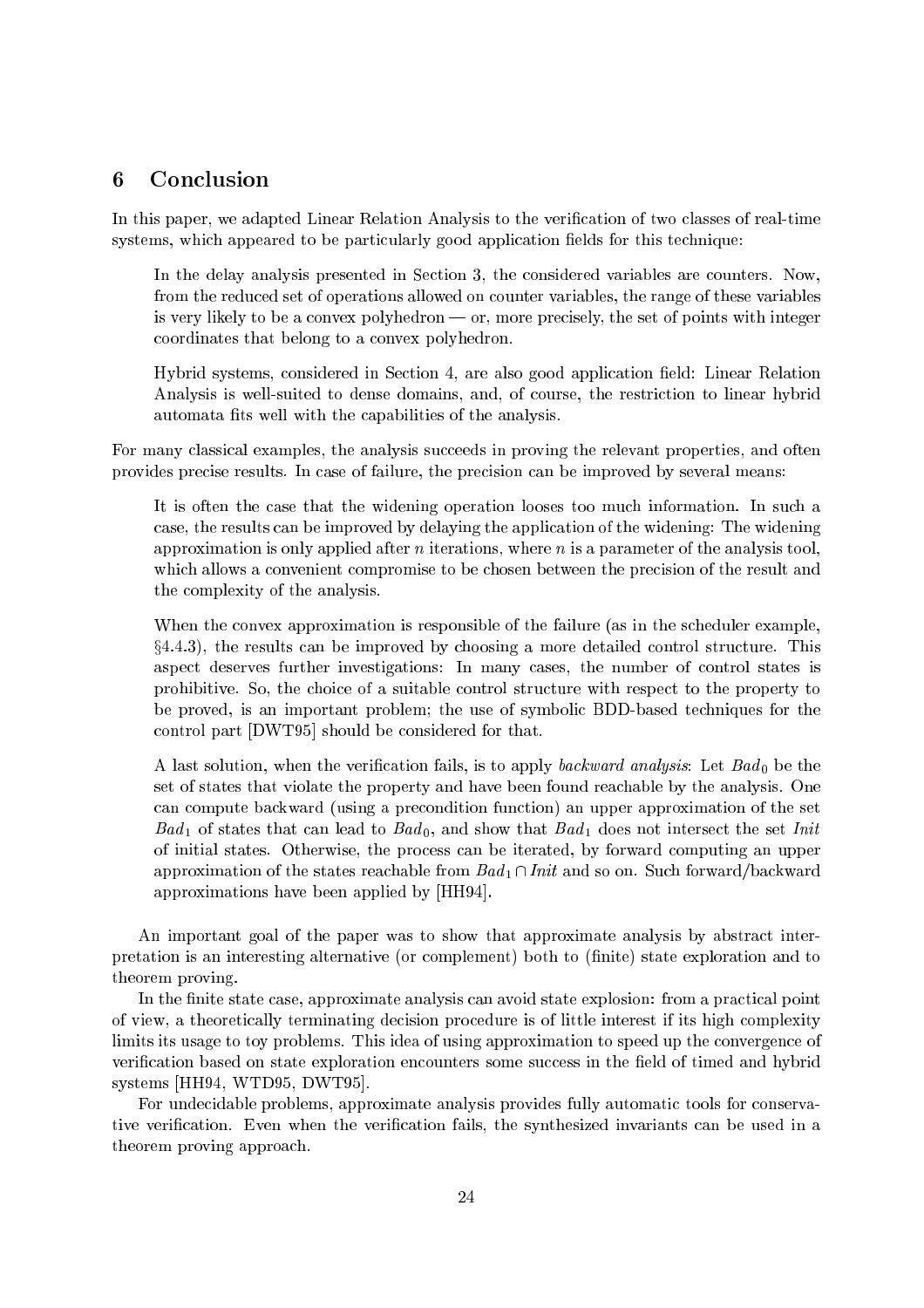Acknowledgements: We are indebted to regretted Hervé Leverge for his very efficient algorithm computing the convex hull, which is the basis of our implementation. We thank also Pascal Raymond, who gave us the basic idea for dealing with strict inequalities, and Florence Maraninchi, who adapted the Argos compiler which allowed significant examples to be analyzed.

## References

- [ACD93] R. Alur, C. Courcoubetis, and D.L. Dill. Model-checking in dense real-time. *Informa*tion and Computation,  $104(1):2-34$ , 1993. Preliminary version appears in the Proc. of 5th LICS, 1990.
- [ACH<sup>+</sup> 95] R. Alur, C. Courcoubetis, N. Halbwachs, T. Henzinger, P. Ho, X. Nicollin, A. Olivero, J. Sifakis, and S. Yovine. The algorithmic analysis of hybrid systems. Theoretical Computer Science B,  $138:3-34$ , January 1995.
- [ACHH93] R. Alur, C. Courcoubetis, T. A. Henzinger, and Pei-Hsin Ho. Hybrid automata: an algorithmic approach to the specification and analysis of hybrid systems. In Workshop on Theory of Hybrid Systems, Lyngby, Denmark, October 1993. LNCS 736, Springer Verlag.
- [AHH93] R. Alur, T. A. Henzinger, and Pei-Hsin Ho. Automatic symbolic verification of embedded systems. In RTTS93, 1993.
- [AL91] M. Abadi and L. Lamport. An old-fashioned recipe for real time. In J.W. de Bakker, C. Huizing, W. P. de Roever, and G. Rozenberg, editors, Rex Workshop on Real-Time: Theory in Practice, DePlasmolen (Netherlands). LNCS 600, Springer Verlag, June 1991.
- [BS91] F. Boussinot and R. de Simone. The ESTEREL language. *Proceedings of the IEEE*, 79(9):1293-1304, September 1991.
- [CC77] P. Cousot and R. Cousot. Abstract interpretation: a unied lattice model for static analysis of programs by construction or approximation of fixpoints. In  $4th$  ACM Symposium on Principles of Programming Languages, POPL'77, Los Angeles, January 1977.
- [CC92a] P. Cousot and R. Cousot. Abstract interpretation and application to logic programs. Journal of Logic Programming, 13(1{4):103{179, 1992. (Also, Research Report LIX/RR/92/08, Ecole Polytechnique).
- [CC92b] P. Cousot and R. Cousot. Comparing the Galois connection and widening/narrowing approaches to abstract interpretation. In M. Bruynooghe and M. Wirsing, editors, PLILP'92, Leuven (Belgium), January 1992. LNCS 631, Springer Verlag.
- [CH78] P. Cousot and N. Halbwachs. Automatic discovery of linear restraints among variables of a program. In 5th ACM Symposium on Principles of Programming Languages, POPL'78, Tucson (Arizona), January 1978.
- [Che68] N. V. Chernikova. Algorithm for discovering the set of all solutions of a linear programming problem. U.S.S.R. Computational Mathematics and Mathematical Physics,  $8(6):282{-}293, 1968.$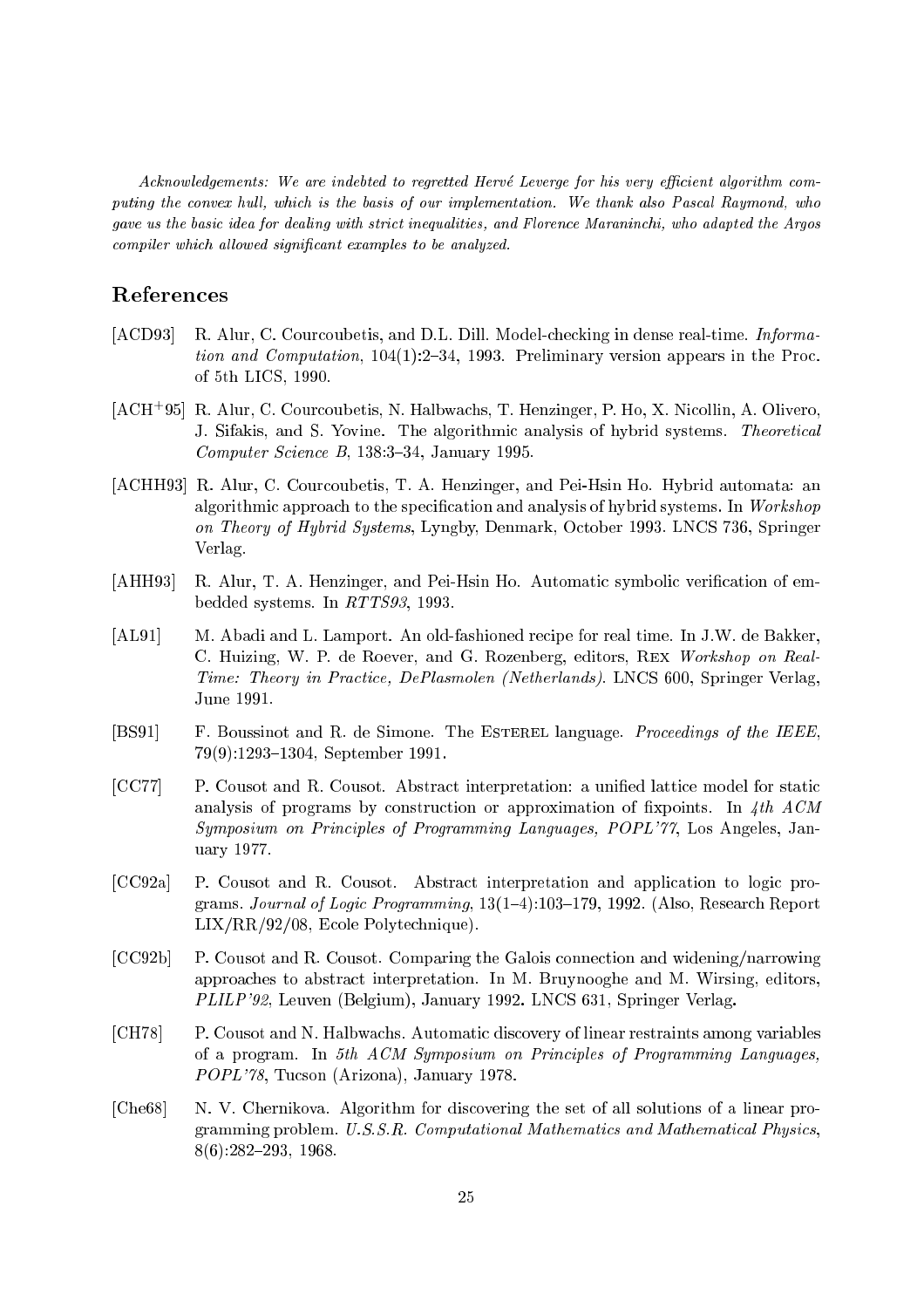- [DWT95] D. Dill and H. Wong-Toi. Verification of real-time systems by successive over- and under-approximations. In P. Wolper, editor, 7th International Conference on Computer Aided Verification, CAV'95, Liege (Belgium), July 1995. LNCS 939, Springer Verlag.
- [Hal79] N. Halbwachs. Détermination automatique de relations linéaires vérifiées par les variables d'un programme. These de 3e cycle, University of Grenoble, March 1979.
- [Hal93a] N. Halbwachs. Delay analysis in synchronous programs. In Fifth Conference on Computer-Aided Verification, CAV'93, Elounda (Greece), July 1993. LNCS 697, Springer Verlag.
- [Hal93b] N. Halbwachs. Synchronous programming of reactive systems. Kluwer Academic Pub., 1993.
- [HH94] T. A. Henzinger and P.-H. Ho. Model checking strategies for hybrid systems. In Conference on Industrial Applications of Artificial Intelligence and Expert Systems, 1994.
- [HLR92] N. Halbwachs, F. Lagnier, and C. Ratel. An experience in proving regular networks of processes by modular model checking. Acta Informatica,  $29(6/7)$ :523-543, 1992.
- [HLR93] N. Halbwachs, F. Lagnier, and P. Raymond. Synchronous observers and the verication of reactive systems. In M. Nivat, C. Rattray, T. Rus, and G. Scollo, editors, Third Int. Conf. on Algebraic Methodology and Software Technology, AMAST'93, Twente, June 1993. Workshops in Computing, Springer Verlag.
- [HNSY92] T. Henzinger, X. Nicollin, J. Sifakis, and S. Yovine. Symbolic model-checking for real-time systems. In LICS'92, June 1992.
- [HPR94] N. Halbwachs, Y.-E. Proy, and P. Raymond. Verification of linear hybrid systems by means of convex approximations. In B. LeCharlier, editor, International Symposium on Static Analysis, SAS'94, Namur (Belgium), September 1994. LNCS 864, Springer Verlag.
- [IEE91] Another look at real-time programming. Special Section of the Proceedings of the IEEE, 79(9), September 1991.
- [KPSY93] Y. Kesten, A. Pnueli, J. Sifakis, and S. Yovine. Integration graphs: a class of decidable hybrid systems. In Workshop on Theory of Hybrid Systems, Lyngby, Denmark, October 1993. LNCS 736, Springer Verlag.
- [Lam87] L. Lamport. A fast mutual exclusion algorithm. ACM Transactions on Computer  $Systems, 5(1):1–11, 1987.$
- [LeV92] H. LeVerge. A note on Chernikova's algorithm. Research Report 635, IRISA, February 1992.
- [Mar92] F. Maraninchi. Operational and compositional semantics of synchronous automaton compositions. In CONCUR'92, Stony Brook, August 1992. LNCS 630, Springer Verlag.